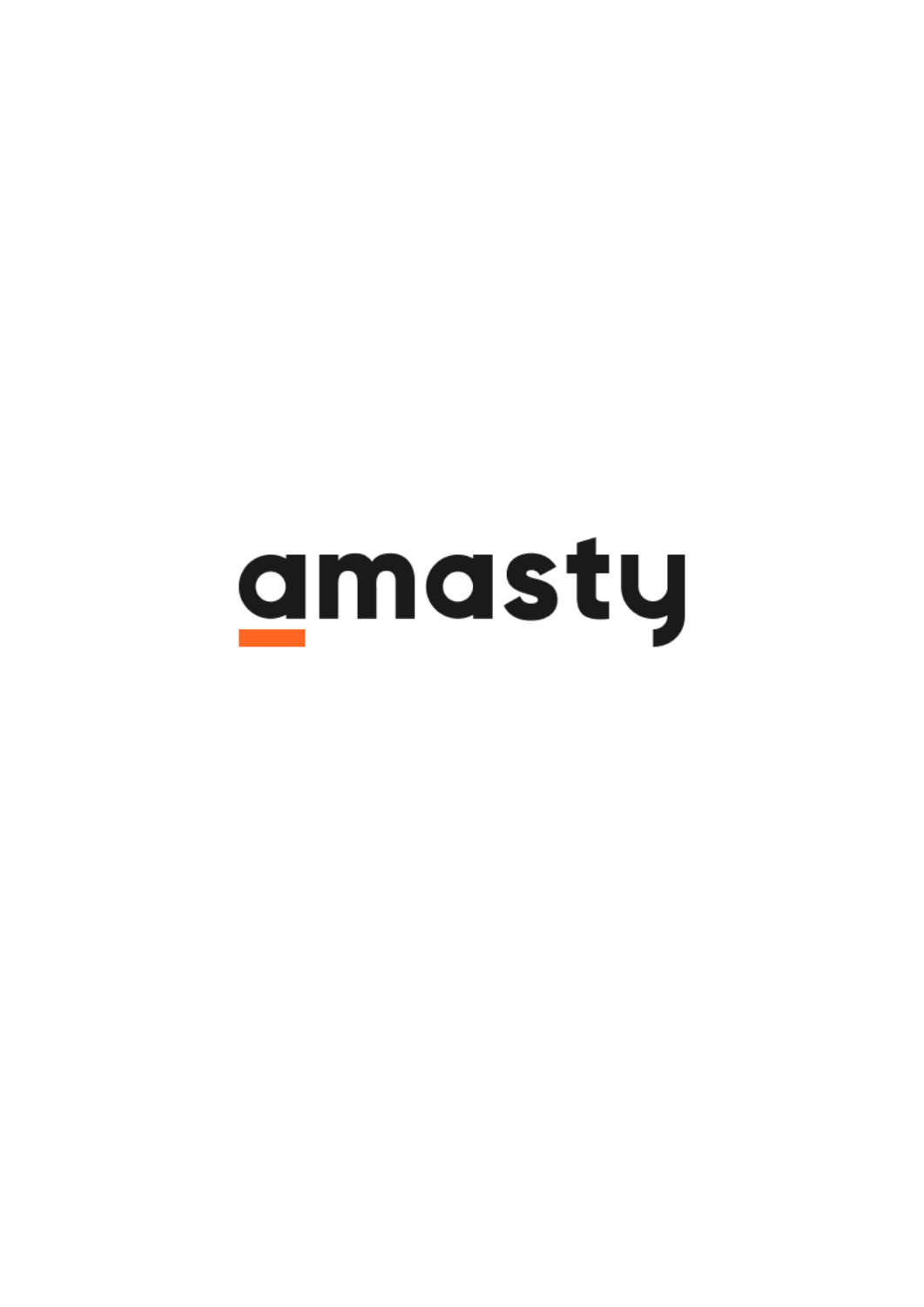For more details see the [Multi Warehouse Inventory](https://amasty.com/multi-warehouse-inventory-for-magento-2.html) extension page.

# **Guide for Multi Warehouse Inventory for Magento 2**

Easily create multiple warehouses with Multi Warehouse Inventory for Magento 2. Conveniently manage stock right from the product grid. Utilize a smart algorithm to automatically choose a proper warehouse for delivery.

- Create as many warehouses as you need
- Manage and update Magento inventory right from a grid
- Minimize shipping costs with a smart algorithm
- Create shipments in one click
- Configure custom shipping methods and rates

# **Configure General Settings**

To configure extension settings, please go to **Stores → Configuration → Amasty Extensions → Advanced MSI**.

### **General Settings**

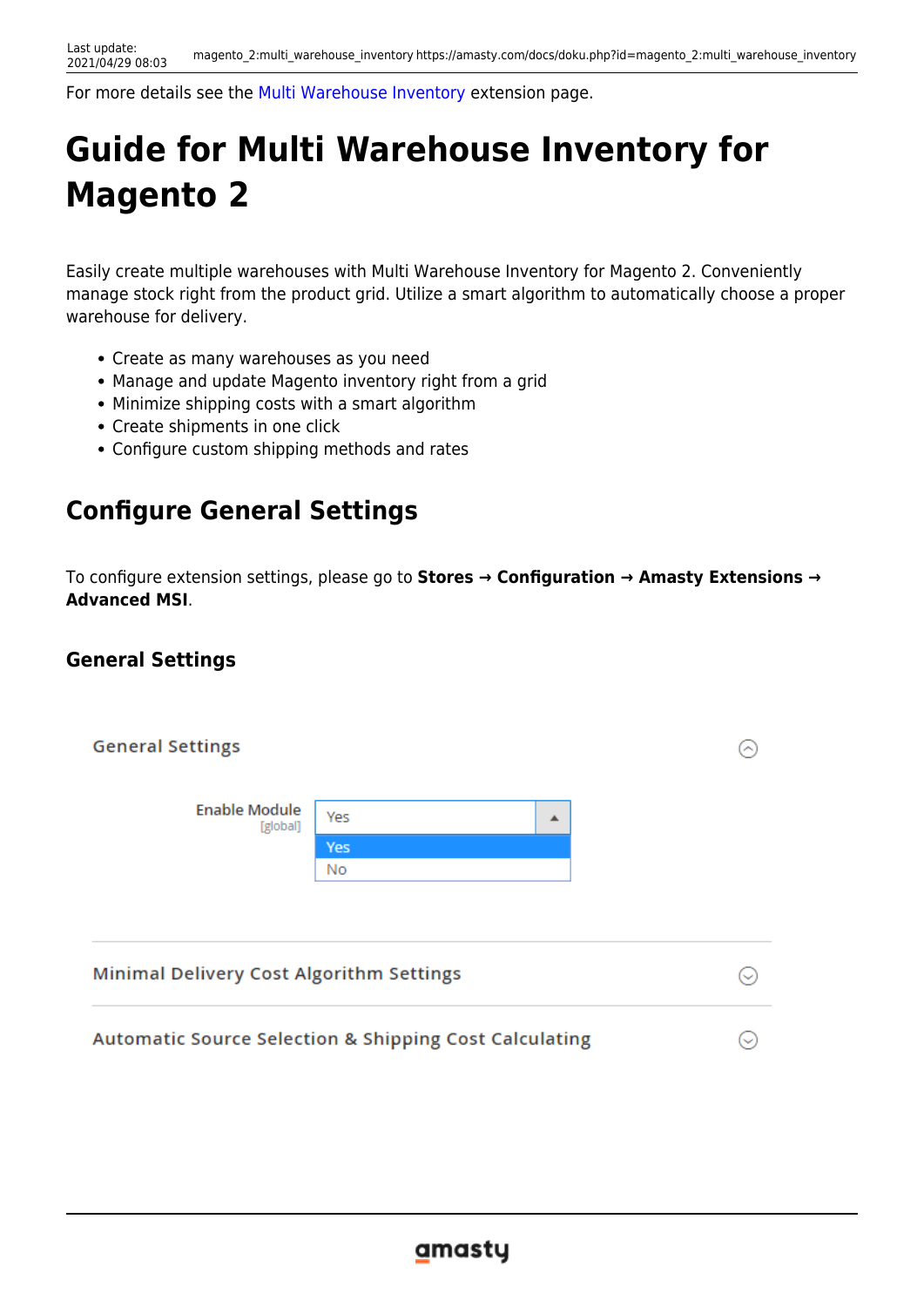**Enable Module** - choose **Yes** to enable the extension.

**Notice, that the extension works on Magento 2.3 version and higher. [Contact us](https://amasty.com/contacts/), if your Magento version is 2.2 or lower.**

### **Minimal Delivery Cost Algorithm Settings**

With the extension, you can customize the algorithm of a source (warehouse) selection. In this tab, you can define the automatic warehouse selection algorithm that will be used when one product is assigned to multiple sources.

### **Minimal Delivery Cost Algorithm Settings**



**Default Source Selection Algorithm** - the module provides 4 Source Selection Algorithms:

- **'Source priority'** selects an optimal warehouse according to its priority in the stock assignment settings block.
- **'Product Stock Availability by Amasty'** chooses the source that has all order items in stock. It is useful if you want to avoid breaking the order into several shipments from different sources.
- **'Product Stock Distance by Amasty'** automatically selects the warehouse nearest to a customer.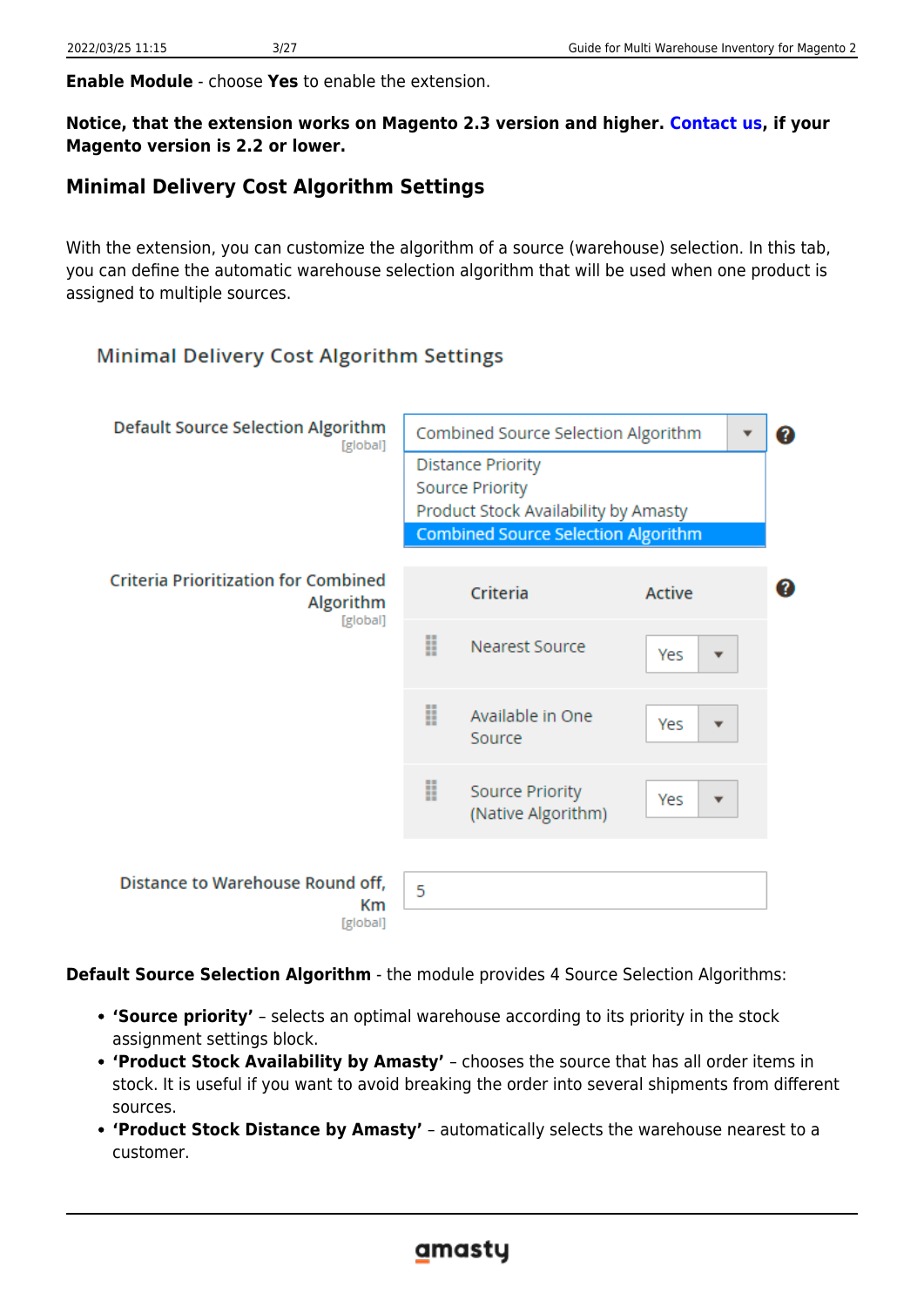**'Combined Source Selection Algorithm'** – it is a custom completely new algorithm, that uses 3 criteria above one by one until the 'perfect match' is found.

After you select one of the algorithms it will be immediately applied to the ordered items on the shipment creation page.

**Criteria Prioritization for Combined Algorithm** - use drag and drop to set the priority of each criterion.

### **How it works:**

The algorithm will apply the upper criteria first. If the result consists of several sources that fit the condition of the first criteria, the list of these several warehouses will be transferred to the next lower criteria for processing. The sources that don't fit the first criteria will not be processed by the second one. But they will be available on the shipment creation page with lower priority.

**Distance to warehouse round off, km** - add the distance value that will be used in the Amasty 'Combined Source Selection Algorithm'. If the distance between the closest and other warehouses is less than the value, the warehouses are considered to be equally distant from the customer.

### **Automatic Source Selection & Shipping Cost Calculating**

### **Automatic Source Selection & Shipping Cost Calculating**

**Enable Automatic Source Selection** [global]

|  | Yes | $\mathbf{r} \mid \mathbf{Q}$ |  |
|--|-----|------------------------------|--|
|--|-----|------------------------------|--|

**Enable Automatic Source Selection** - choose **Yes** to enable the chosen algorithm as soon as a buyer places an order. The warehouse for shipment will be selected automatically and displayed to a customer with a shipping cost information. This option allows using shipping services (like UPS, USPS, FedEx, DHL). The origin sources will be chosen during order creation, and a customer will be charged for the shipping costs immediately on the checkout page. Shipping costs will be calculated for each source (warehouse) depending on its address and then summarized.

Please keep in mind, that Shipping(s) for an order will be created immediately after a click on 'Ship' button on the order details page in the admin area.

If this option is enabled, you won't be able to change items' quantity in the admin panel. But you will see all the information about the order and its shipment in the **Order View** section.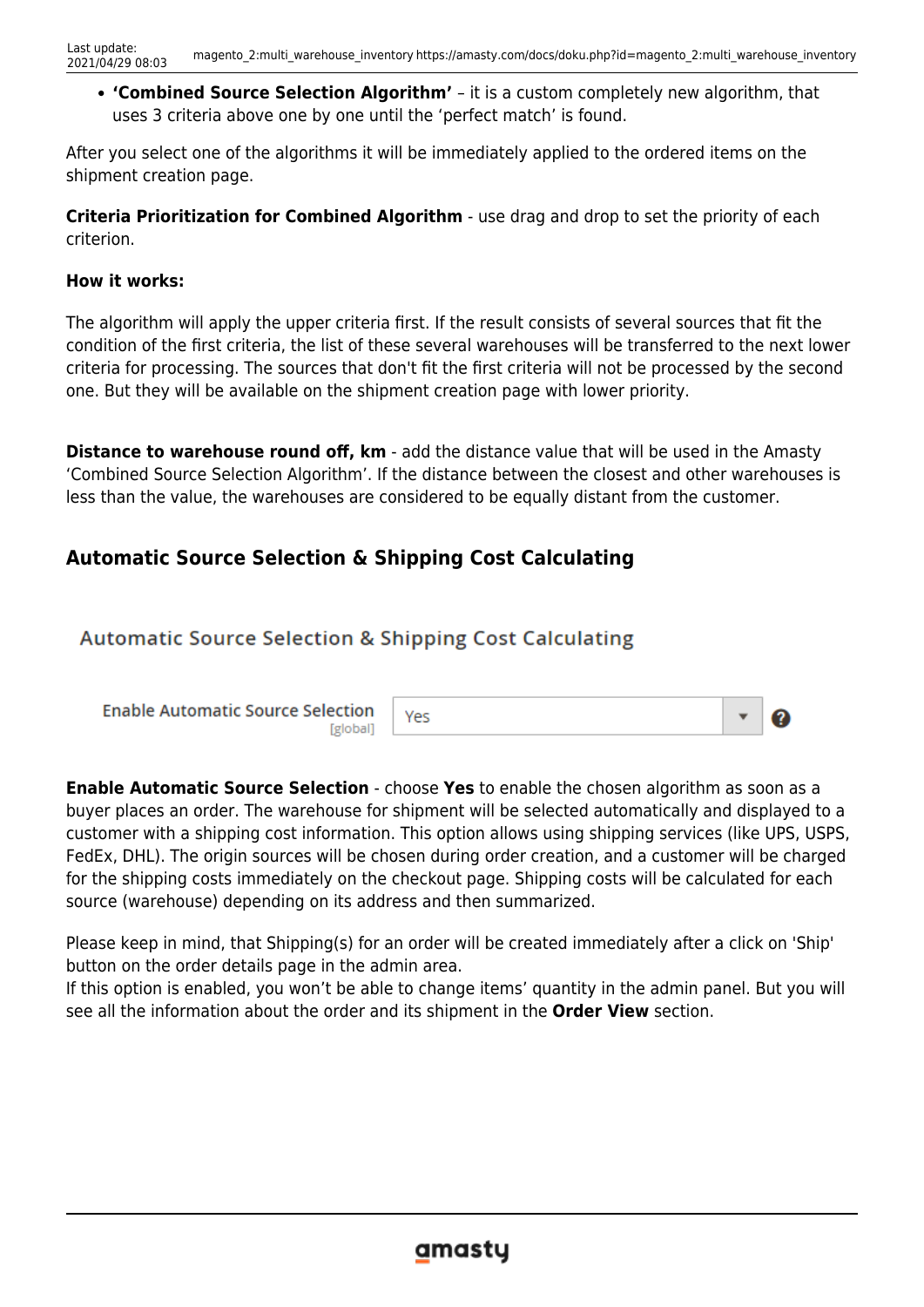| 2022/03/25 11:15<br>5/27  |                    | Guide for Multi Warehouse Inventory for Magento 2 |  |
|---------------------------|--------------------|---------------------------------------------------|--|
| #000000003                | $\leftarrow$ Back  | Print<br>Save                                     |  |
| Inventory                 |                    |                                                   |  |
| Source: Chicago Warehouse |                    |                                                   |  |
| Items Shipped             |                    |                                                   |  |
| <b>Product</b>            | <b>Qty Shipped</b> |                                                   |  |
| Compete Track Tote        | 1                  |                                                   |  |
| <b>SKU: 24-WB02</b>       |                    |                                                   |  |

# **Manage All Sources in a Grid**

Note that sources are your **warehouses**. To let the extension work you need to create at least 2 sources.

Sources are the physical locations where product inventory is managed. They can include warehouses, offline stores, distribution centers, drop shippers, etc.

To manage sources, please go to **Manage Sources** menu from the admin panel. Easily track your sources by code, name, and status. The module allows you to **Edit** existing sources and **Add** a new one via the button **Add New Source**.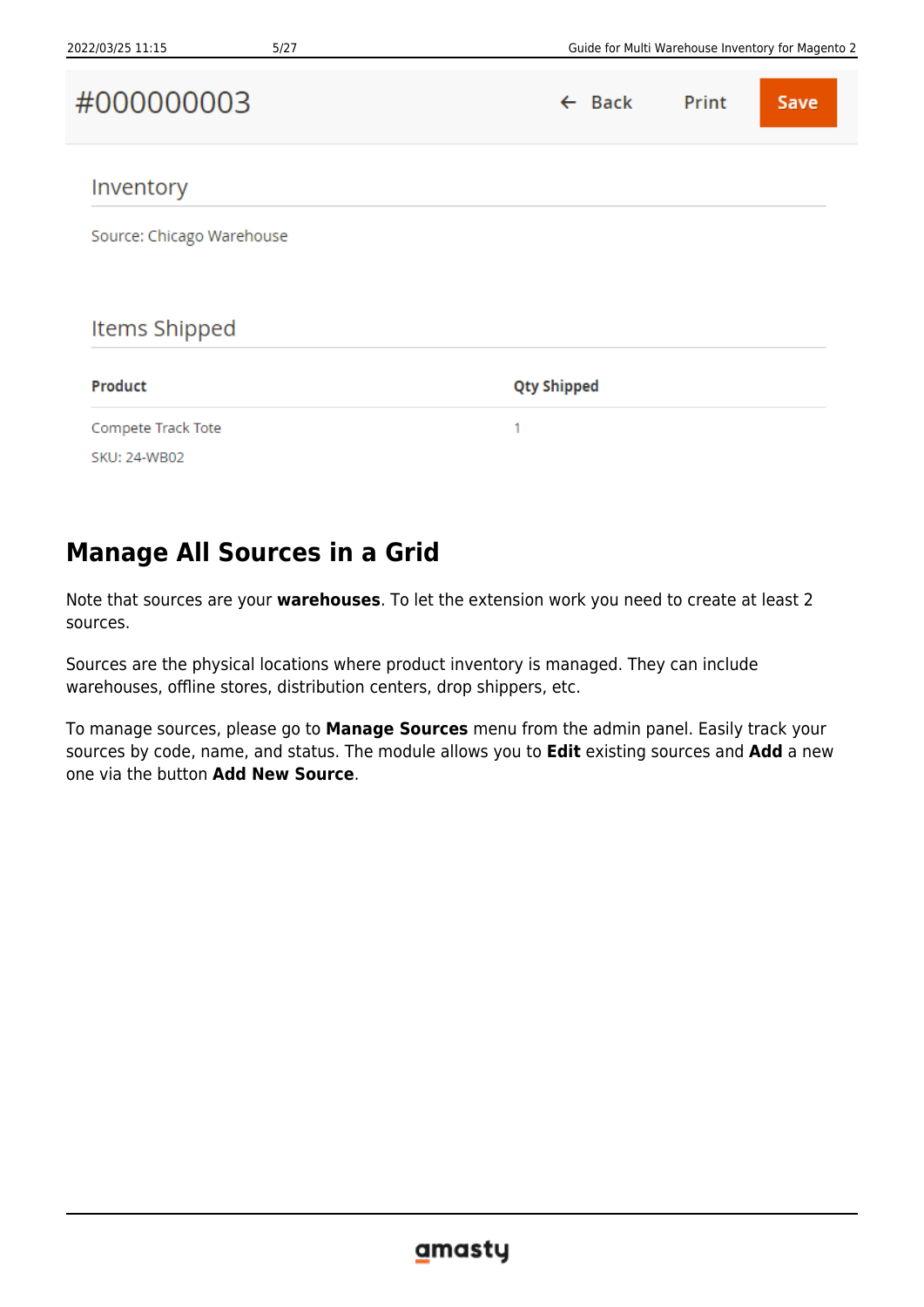# **Manage Sources**

|                      |                   |                                                   | <b>Add New Source</b>                                   |                                           |
|----------------------|-------------------|---------------------------------------------------|---------------------------------------------------------|-------------------------------------------|
| 5 records found      | Search by keyword | Filters<br>20<br>per page<br>$\blacktriangledown$ | $\bullet$ Default View $\bullet$<br>ō<br>of 1<br>1<br>≦ | Columns v<br>$\left\langle \right\rangle$ |
| $\blacktriangledown$ | Code              | <b>Name</b>                                       | <b>Is Enabled</b>                                       | <b>Action</b>                             |
|                      | <b>Berlin</b>     | <b>Berlin Warehouse</b>                           | Enabled                                                 | Edit                                      |
|                      | Chicago           | Chicago Warehouse                                 | Enabled                                                 | Edit                                      |
|                      | default           | Default Source                                    | Enabled                                                 | Edit                                      |
|                      | London            | <b>London Warehouse</b>                           | Enabled                                                 | Edit                                      |
|                      | <b>Moscow</b>     | <b>Moscow Warehouse</b>                           | Enabled                                                 | Edit                                      |

Note, that sources can't be removed to avoid order data loss. Also, the code of the source can't be changed. But you can disable sources and edit the related info, including location and contacts.

# **Easily Create a New Source**

To create a warehouse, click the **Add New Source** button and fill in all the needed info about a warehouse.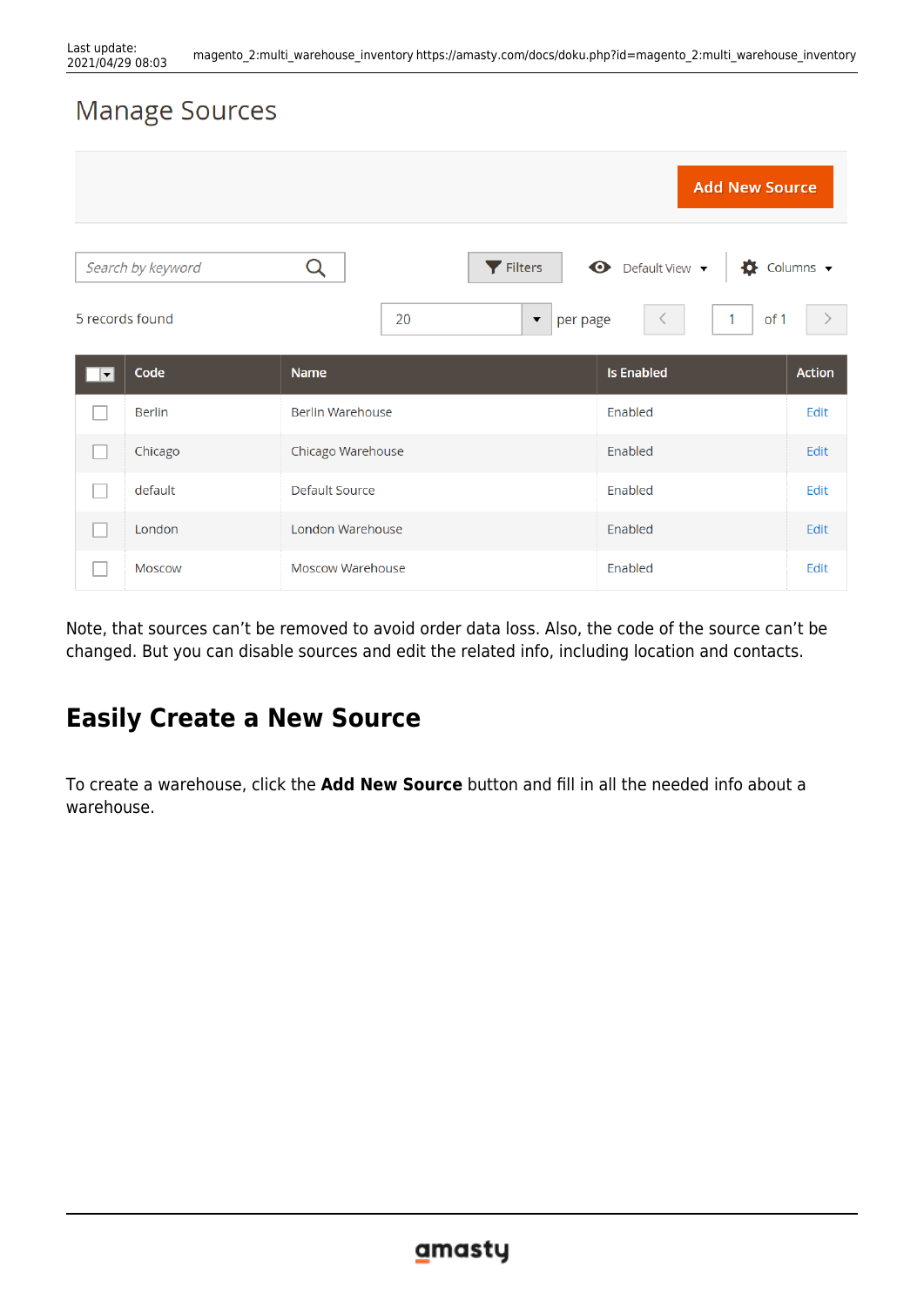|                                              | $\leftarrow$ Back<br><b>Save &amp; Continue</b><br>Reset<br>▼                                                                                          |
|----------------------------------------------|--------------------------------------------------------------------------------------------------------------------------------------------------------|
| General /                                    |                                                                                                                                                        |
| Name *                                       | Berlin Warehouse                                                                                                                                       |
| Code *                                       | Berlin                                                                                                                                                 |
| <b>Is Enabled</b>                            | Yes                                                                                                                                                    |
| Description                                  | The Default Source must be enabled. A default source is required<br>for single source merchants and product migration.<br><b>Berlin Warehouse</b><br>ń |
| Latitude                                     | 52.52                                                                                                                                                  |
| Longitude                                    | 13,405                                                                                                                                                 |
| <b>Low Stock Notification</b>                | lowstock@email.com x                                                                                                                                   |
| <b>Shipment Email</b><br><b>Notification</b> | shipment@email.com x                                                                                                                                   |

Specify an appropriate email in the fields **Low Stock Notification** and **Shipment Email Notification**. Thus you'll get notifications when an item should be shipped from a particular warehouse and on an item low stock situation.

Add the source contact information and address data.

For admin convenience, Source name and Source Address will be displayed in the header of Low Stock Email notification.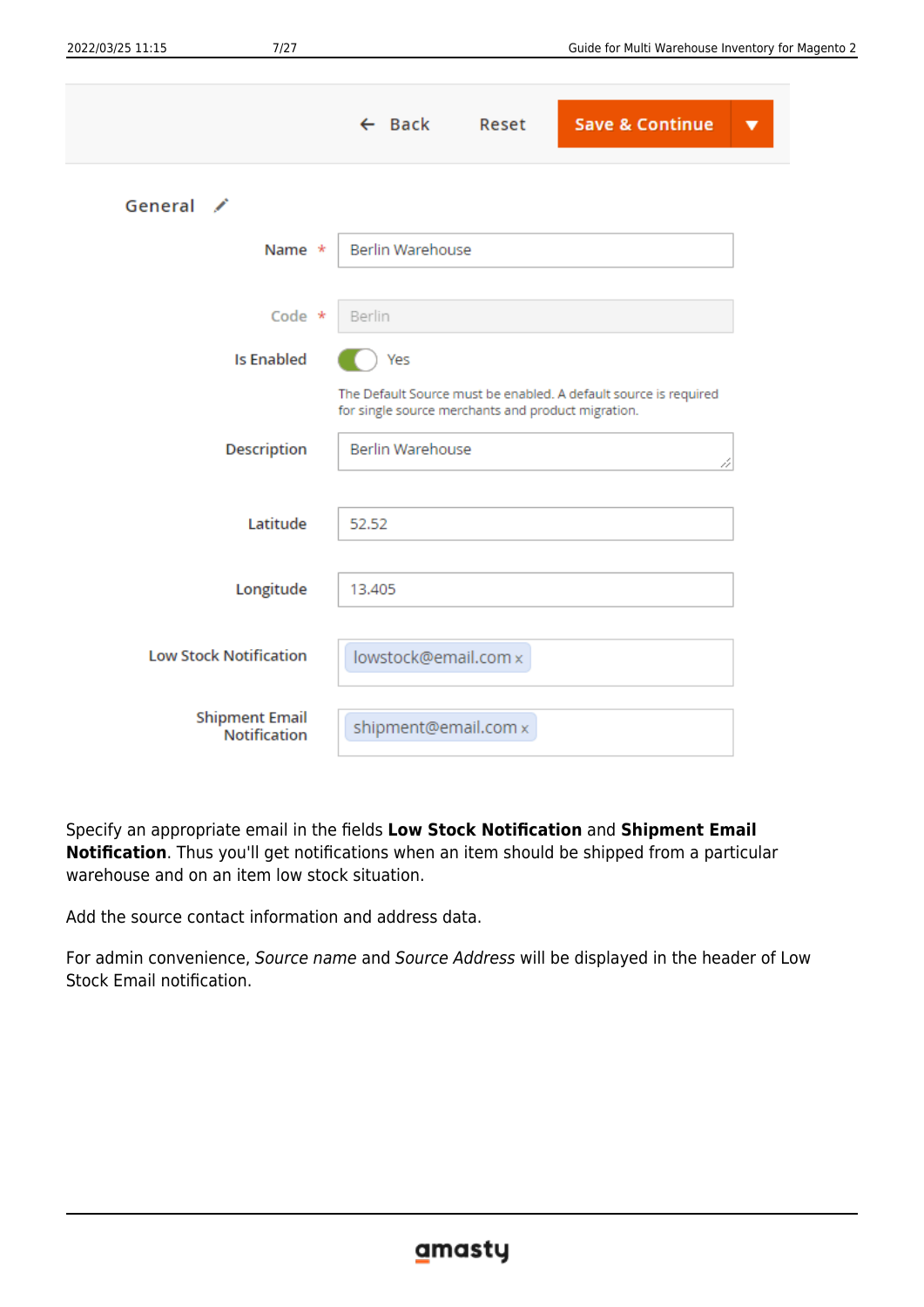| <b>Contact Info</b>   |                                    |  |
|-----------------------|------------------------------------|--|
| <b>Contact Name</b>   | Bastian                            |  |
| Email                 | Bastian@berlin.com                 |  |
| Phone                 | +49 30 902 77 31 01                |  |
| Fax                   | +49 30 902 77 31 01                |  |
| <b>Address Data</b>   |                                    |  |
| Country *             | Germany<br>$\overline{\mathbf{v}}$ |  |
| <b>State/Province</b> | <b>Berlin</b><br>▼                 |  |
| City                  | Berlin                             |  |
| Street                | Genslerstraße 84, Berlin           |  |
| Postcode *            | 13359                              |  |

Now you can assign products to a source and adjust quantity. Click **Add Products to Source** button to add new items. Edit product quantity right from the grid. Save your time choosing multiple products and change their status via mass action. Quickly pick the needed items via filters. Here you may also specify the **low stock** quantity: you'll automatically get a notification when the product quantity riches this number.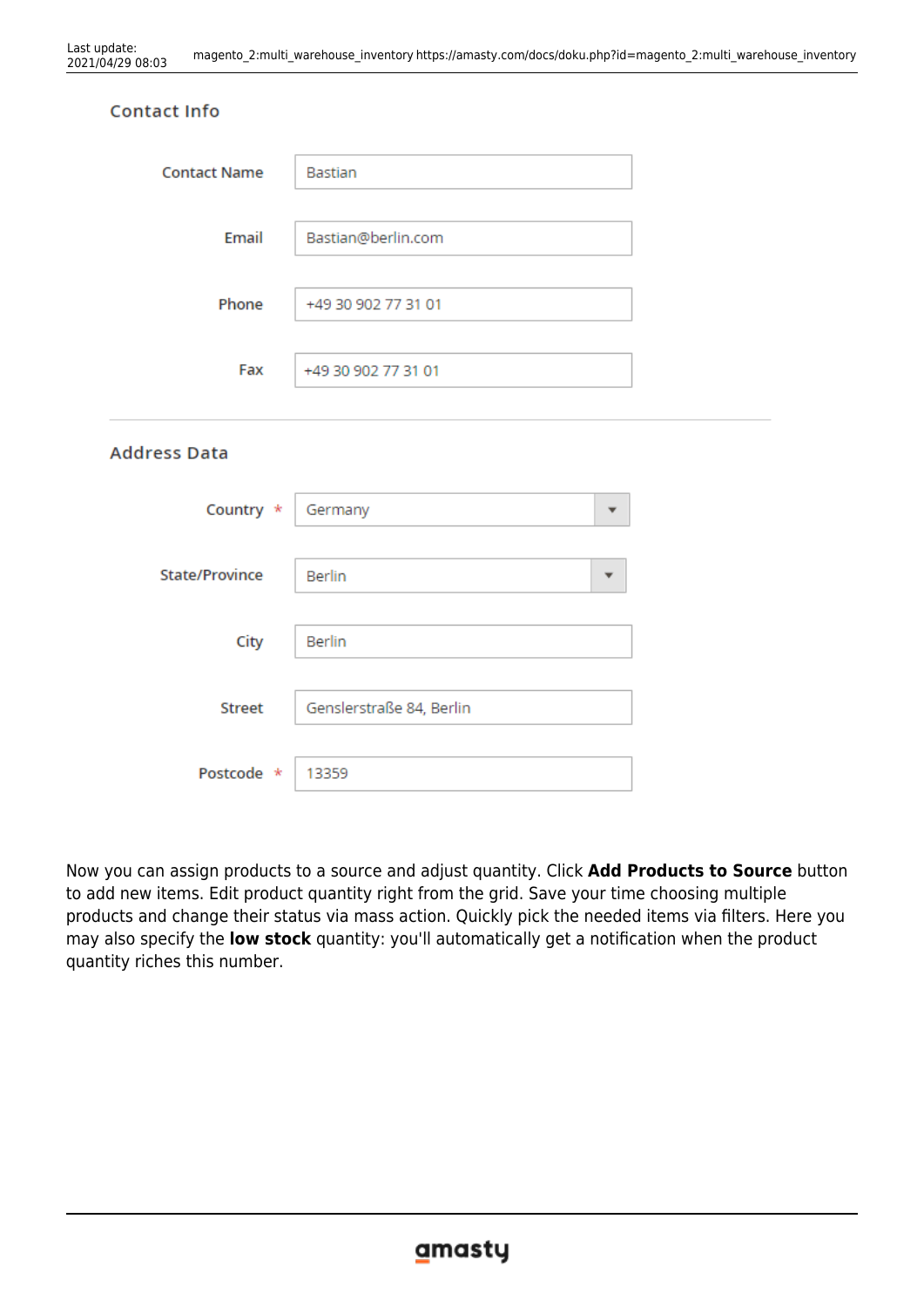| 2022/03/25 11:15                                                        | 9/27                          |                                          |               |                                                        |               |                             |                       | Guide for Multi Warehouse Inventory for Magento 2 |
|-------------------------------------------------------------------------|-------------------------------|------------------------------------------|---------------|--------------------------------------------------------|---------------|-----------------------------|-----------------------|---------------------------------------------------|
| <b>Products in Source</b>                                               |                               |                                          |               |                                                        |               |                             |                       | ⊚                                                 |
| <b>Add Products to Source</b><br><b>Actions</b><br>$\blacktriangledown$ | 22 records found (2 selected) |                                          | 20            | $\blacktriangleright$ Filters<br>$\blacktriangledown$  | per page      | ← Default View<br>$\langle$ | 1                     | ☆ Columns ▼<br>of 2<br>$\rightarrow$              |
|                                                                         |                               |                                          |               |                                                        |               |                             | Cancel                | <b>Save Edits</b>                                 |
| $ID \downarrow$<br><b>Thumbnail</b><br><b>FIX</b>                       | <b>Name</b>                   | <b>Source Item</b><br><b>Status</b>      | Qty           | <b>Notify Low Qty</b>                                  | <b>Status</b> | <b>Type</b>                 | <b>SKU</b>            | <b>Action</b>                                     |
|                                                                         |                               | All in Column<br>$\overline{\mathbf{v}}$ | All in Column | All in Column                                          |               |                             |                       | Apply                                             |
| ΔЬ<br>$\checkmark$<br>1                                                 | Joust Duffle Bag              | In St<br>$\overline{\mathbf{v}}$         | 53            | $\overline{1}$<br>Use Default<br>$\checkmark$<br>Value | Enabled       | simple                      | $24 -$<br><b>MB01</b> | ∕                                                 |
| $\checkmark$<br>$\overline{2}$                                          | Strive Shoulder Pack          | In St<br>$\overline{\mathbf{v}}$         | 50            | $\mathbf{1}$<br>Use Default<br>$\checkmark$<br>Value   | Enabled       | simple                      | $24 -$<br><b>MB04</b> | ∕                                                 |
| 3                                                                       | Crown Summit<br>Backpack      | In Stock                                 | $\mathbf 0$   | 1                                                      | Enabled       | simple                      | $24 -$<br><b>MB03</b> | Remove                                            |

The extension provides you with the capability to adjust shipping methods settings for each source. You may fill in a custom amount, or use **Shipping Provider Rate**.

| <b>Custom Shipping Methods and Rates</b> |                   |                                            |  |  |  |  |  |
|------------------------------------------|-------------------|--------------------------------------------|--|--|--|--|--|
| <b>Flat Rate</b><br>∼                    |                   |                                            |  |  |  |  |  |
|                                          | Fixed             | Use Shipping Provider Rate<br>✔            |  |  |  |  |  |
| <b>Best Way</b>                          | <b>Table Rate</b> | Use Shipping Provider Rate<br>$\checkmark$ |  |  |  |  |  |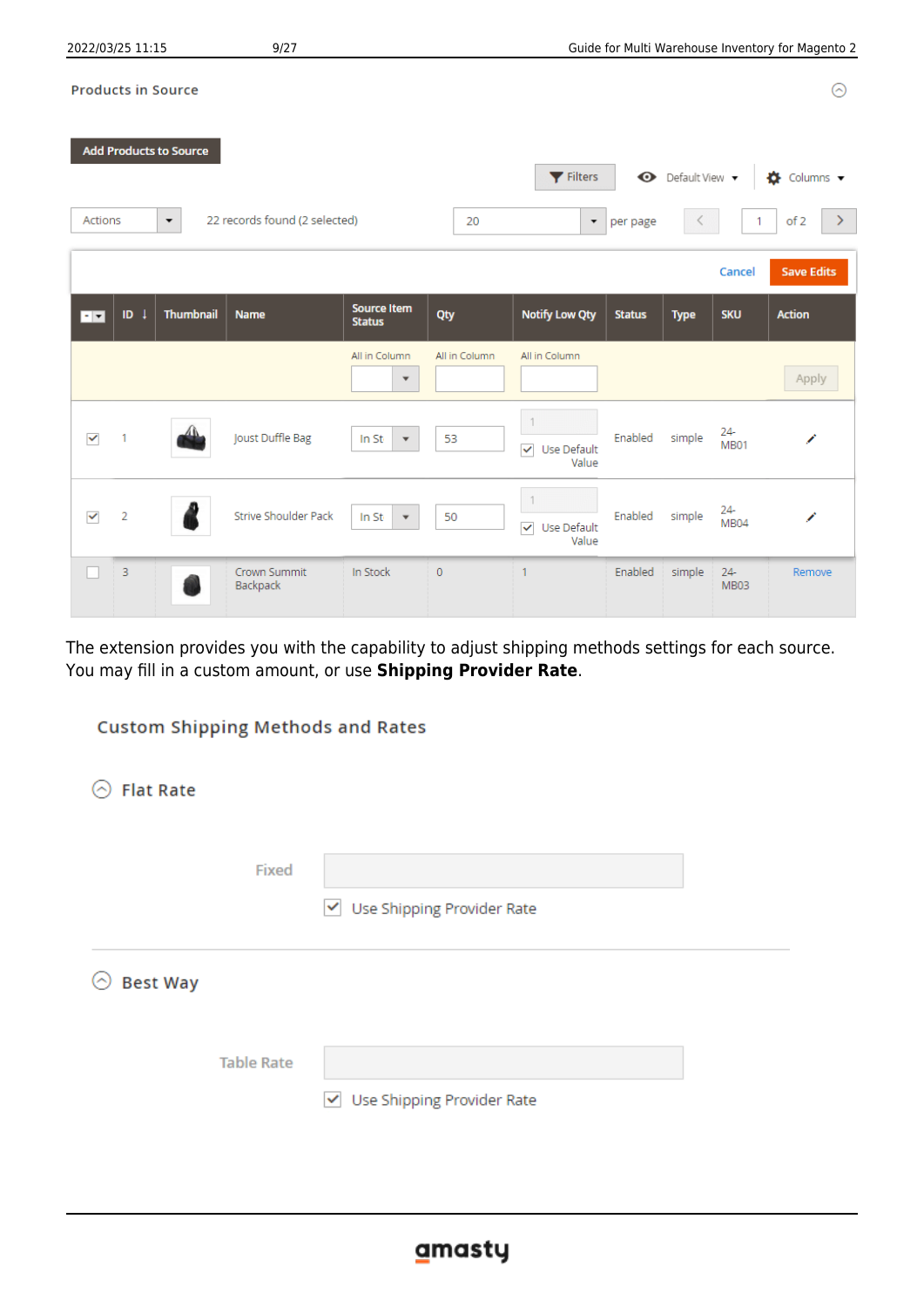Note, that if you use the **fixed cost** for the shipping method, all predefined shipping calculations for this source will be **overridden** with this fixed amount.

**Save** the source.

# **Link Sources to Sales Channels**

**Stocks** enable you to unite several sources and then link them to sales channels and salable quantities. Technically, stocks represent a virtual, aggregated inventory of products available for sale to your sales channels (currently these are websites). Each stock maps your sales channels with sources for available inventories and salable quantities. Depending on your site configuration, the stock may be assigned to one or more sales channels and sources. Through the stock, you can modify the prioritization of sources used when shipping orders and by the **Source Selection Algorithm**.

You start with a **Default Stock** assigned with the **Default Source** and your website, best used by Single Source merchants. Only the Default Source can be assigned to this stock. **Multi-Source merchants** create custom stocks for custom sources and websites as needed. You can easily do it with the help of our Magento 2 Multi Warehouse Inventory extension.

To assign sources to stocks, please go to **Manage Stocks** tab.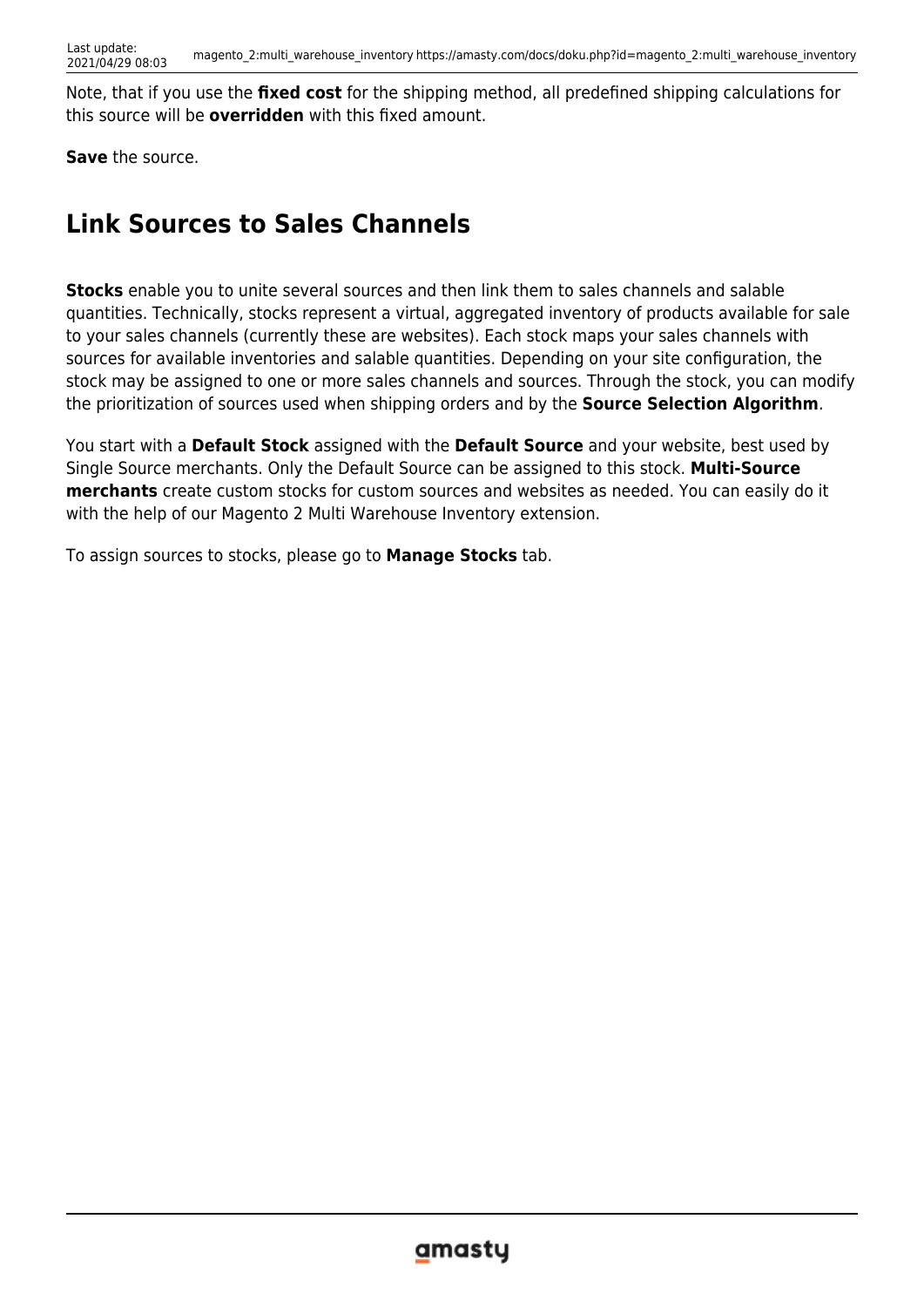|                      |                   | <b>Manage Stock</b> |                                |                                                                                                                    | $\mathbf 1$ admin $\mathbf$ |
|----------------------|-------------------|---------------------|--------------------------------|--------------------------------------------------------------------------------------------------------------------|-----------------------------|
|                      |                   |                     |                                | <b>Add New Stock</b>                                                                                               |                             |
|                      | Search by keyword | Q                   | Filters                        | $\bullet$ Default View $\star$                                                                                     | $\bullet$ Columns $\bullet$ |
| Actio                | ▼                 | 3 records found     |                                | 20<br>▼<br>of 1<br>1<br>≤                                                                                          | per page                    |
| $\blacktriangledown$ | $ID \downarrow$   | <b>Name</b>         | <b>Sales Channels</b>          | <b>Assigned sources</b>                                                                                            | <b>Action</b>               |
|                      | 1                 | Default Stock       |                                | Default Source (default)                                                                                           | Edit                        |
|                      |                   |                     |                                |                                                                                                                    |                             |
|                      | $\overline{2}$    | Main Stock          | website<br>Main Website (base) | Berlin Warehouse (Berlin)<br>Chicago Warehouse (Chicago)<br>London Warehouse (London)<br>Moscow Warehouse (Moscow) | <b>Fdit</b>                 |

Choose a necessary stock and press the **Edit** button.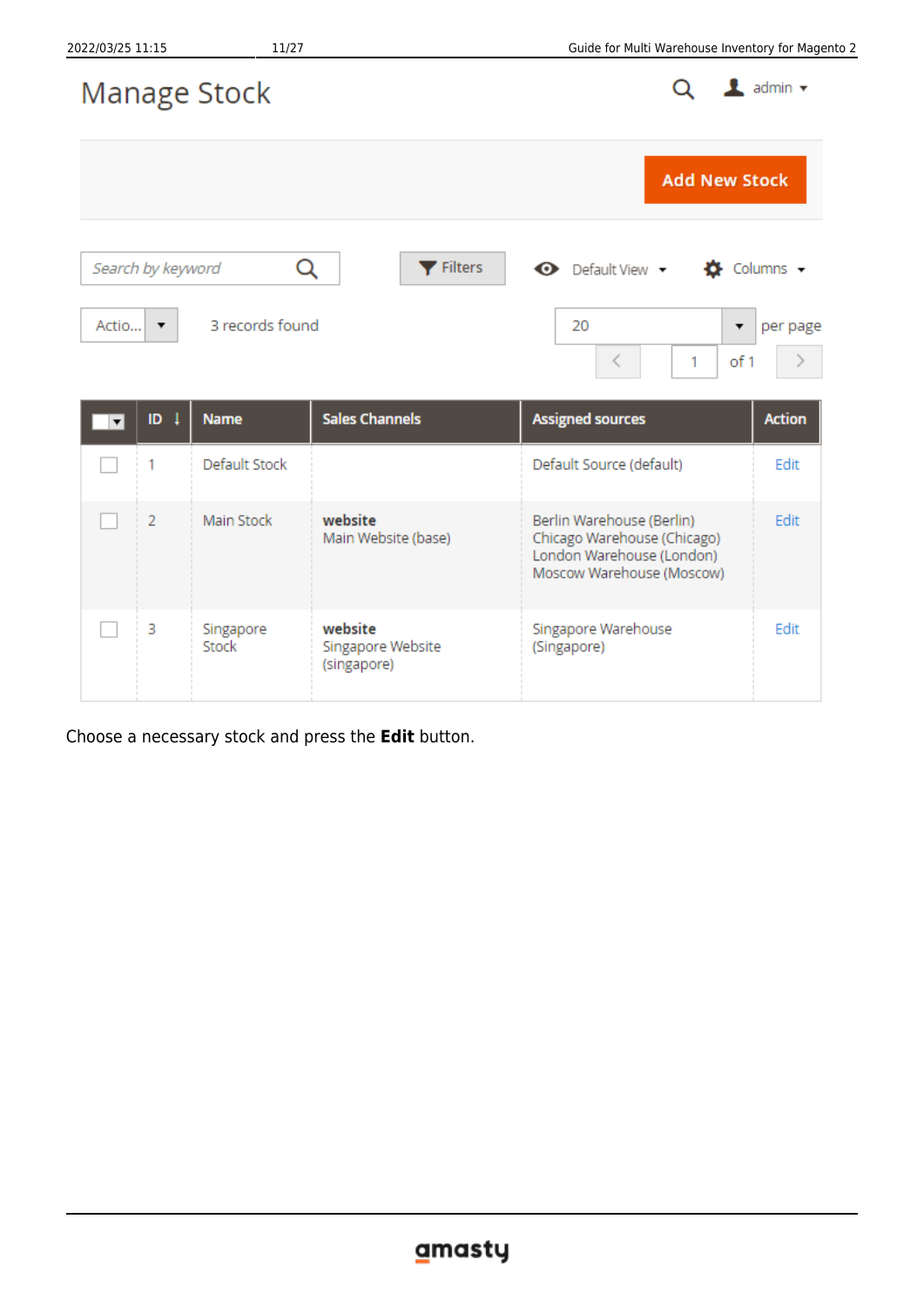| General               |                                                                                              |  |
|-----------------------|----------------------------------------------------------------------------------------------|--|
| Name $*$              | Main Stock                                                                                   |  |
| <b>Sales Channels</b> |                                                                                              |  |
| Websites              | Ø<br>Main Website<br>Singapore Website<br>Use Ctrl+Click for check several values or uncheck |  |
|                       | value. All unassigned sales channels will be<br>assigned to the Default Stock.               |  |

**Name** - specify the name for your stock.

**Sales Channels** - specify the sales channel. Sales channels represent entities selling your inventory, including websites and store views. Each sales channel can be assigned only to a single stock, and a single stock can be assigned to multiple websites. After you specify the Sales Channel, any previous assignation would be removed for each selected Sales Channel. Use **Ctrl+Click** to check several values or uncheck value. All unassigned sales channels will be assigned to the Default Stock.

Now, please scroll to the **Sources** tab and assign sources to the stock. Easily change sources priority via drag and drop. The priority is used by the 'Source priority' algorithm.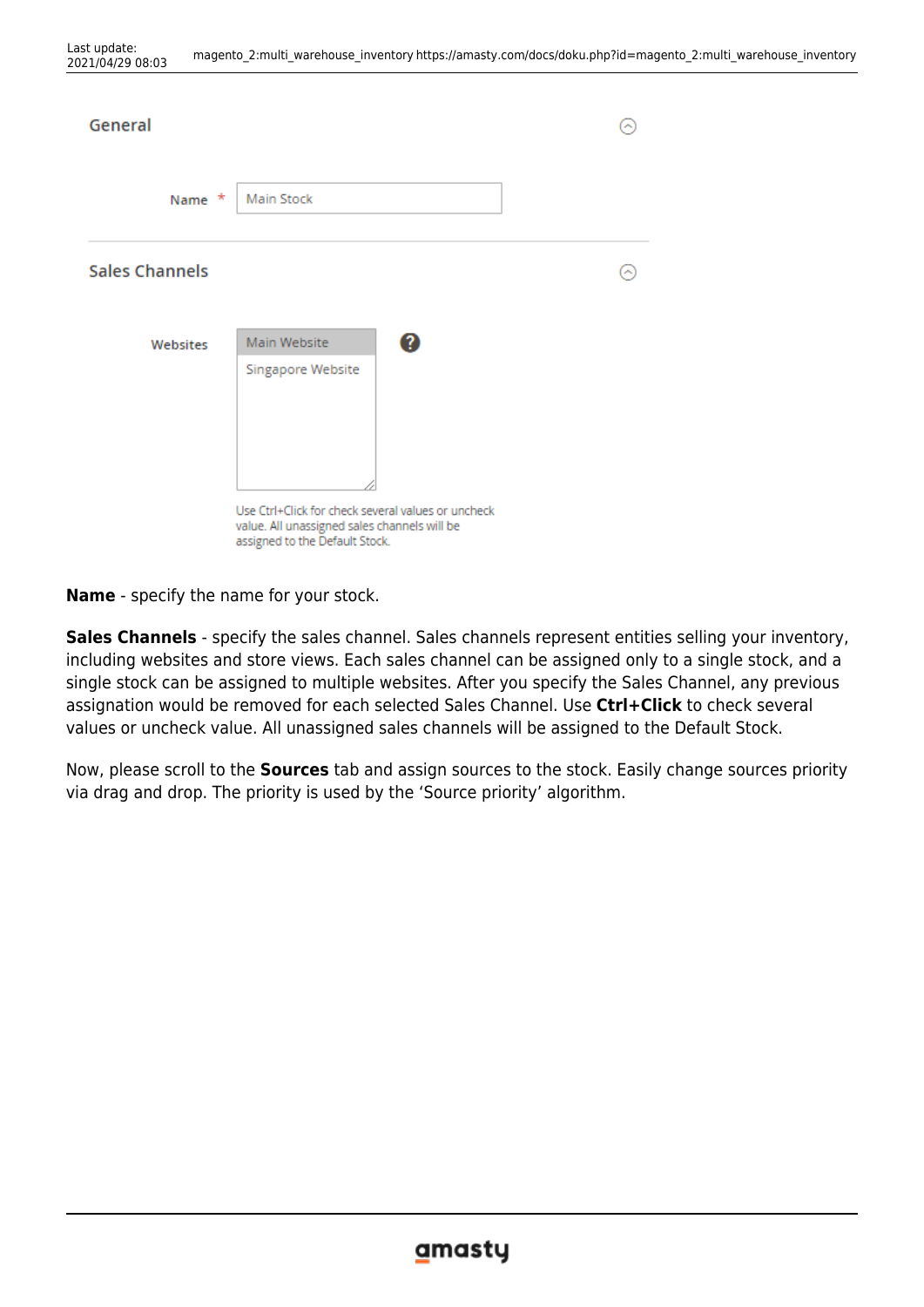| 2022/03/25 11:15        | 13/27              |                         | Guide for Multi Warehouse Inventory for Magento 2 |
|-------------------------|--------------------|-------------------------|---------------------------------------------------|
|                         |                    | <b>Assign Sources</b>   |                                                   |
| <b>Assigned Sources</b> | Code               | Name                    | Unassign                                          |
|                         | H<br><b>Berlin</b> | <b>Berlin Warehouse</b> | ÷                                                 |
|                         | H<br>Chicago       | Chicago Warehouse       |                                                   |
|                         | H<br>London        | London Warehouse        |                                                   |
|                         | H<br><b>Moscow</b> | Moscow Warehouse        |                                                   |

# **Manage Inventory From Product Grid**

With the Multi Warehouse Inventory for Magento 2, you can assign items to a warehouse and manage the stock from the product grid. To do this, please go to **Catalog → Products**.

|                          | Products          |                  |                                            |                   |                         |                           |         |                                                                                                                                                         |                                                                        |                    |                    |                                            | Q                  | admin $\star$               |
|--------------------------|-------------------|------------------|--------------------------------------------|-------------------|-------------------------|---------------------------|---------|---------------------------------------------------------------------------------------------------------------------------------------------------------|------------------------------------------------------------------------|--------------------|--------------------|--------------------------------------------|--------------------|-----------------------------|
|                          |                   |                  |                                            |                   |                         |                           |         |                                                                                                                                                         |                                                                        |                    |                    |                                            | <b>Add Product</b> | $\blacktriangledown$        |
|                          |                   |                  |                                            |                   |                         |                           |         |                                                                                                                                                         |                                                                        | Filters            |                    | <b>O</b> Default View $\blacktriangledown$ |                    | $\bullet$ Columns $\bullet$ |
| Actions                  | Search by keyword |                  | $\blacktriangledown$<br>2046 records found | Q                 |                         |                           |         |                                                                                                                                                         | 20                                                                     |                    | $\bullet$ per page | $\langle$                                  | $\mathbf{1}$       | $\rightarrow$<br>of 103     |
| $\overline{\phantom{a}}$ | ID                | <b>Thumbnail</b> | Name                                       | <b>Type</b>       | <b>Attribute</b><br>Set | <b>SKU</b>                | Price   | <b>Quantity per Source</b>                                                                                                                              | <b>Salable Quantity</b>                                                | <b>Visibility</b>  | <b>Status</b>      | <b>Websites</b>                            | <b>Action</b>      | <b>Edit Stock</b>           |
| $\Box$                   |                   |                  | Joust Duffle Bag                           | Simple<br>Product | Bag                     | $24-$<br><b>MB01</b>      | \$34.00 | <b>Berlin Warehouse: 53</b><br><b>Chicago Warehouse: 0</b><br><b>London Warehouse: 12</b><br><b>Moscow Warehouse: 4</b>                                 | <b>Main Stock: 78</b>                                                  | Catalog,<br>Search | Enabled            | Main<br>Website                            | Edit               | Edit<br><b>Stock</b>        |
| □                        | $\overline{2}$    |                  | <b>Strive Shoulder Pack</b>                | Simple<br>Product | Bag                     | $24-$<br>MB <sub>04</sub> | \$32.00 | <b>Berlin Warehouse: 50</b><br><b>Chicago Warehouse: 20</b><br><b>Default Source: 100</b><br><b>London Warehouse: 48</b><br><b>Moscow Warehouse: 80</b> | Main Stock: 208<br>Default Stock: 110<br><b>Singapore Stock:</b><br>69 | Catalog,<br>Search | Enabled            | Main<br>Website                            | Edit               | Edit<br><b>Stock</b>        |
| $\Box$                   | 3                 |                  | <b>Crown Summit Backpack</b>               | Simple<br>Product | Bag                     | $24-$<br>MB03             | \$38.00 | <b>Berlin Warehouse: 0</b><br><b>Default Source: 100</b>                                                                                                | Main Stock: 10<br>Default Stock: 110                                   | Catalog,<br>Search | Enabled            | Main<br>Website                            | Edit               | Edit<br><b>Stock</b>        |
| $\Box$                   | $\overline{4}$    |                  | Wayfarer Messenger Bag                     | Simple<br>Product | Bag                     | $24-$<br><b>MB05</b>      | \$45.00 | <b>Berlin Warehouse: 20</b><br><b>Default Source: 100</b><br><b>London Warehouse: 7</b><br><b>Moscow Warehouse: 15</b><br><b>Singapore Warehouse: 5</b> | Main Stock: 52<br>Default Stock: 110<br><b>Singapore Stock:</b><br>15  | Catalog,<br>Search | Enabled            | Main<br>Website                            | Edit               | Edit<br><b>Stock</b>        |

Click **Edit** to edit the stock quantity for each source in the product settings.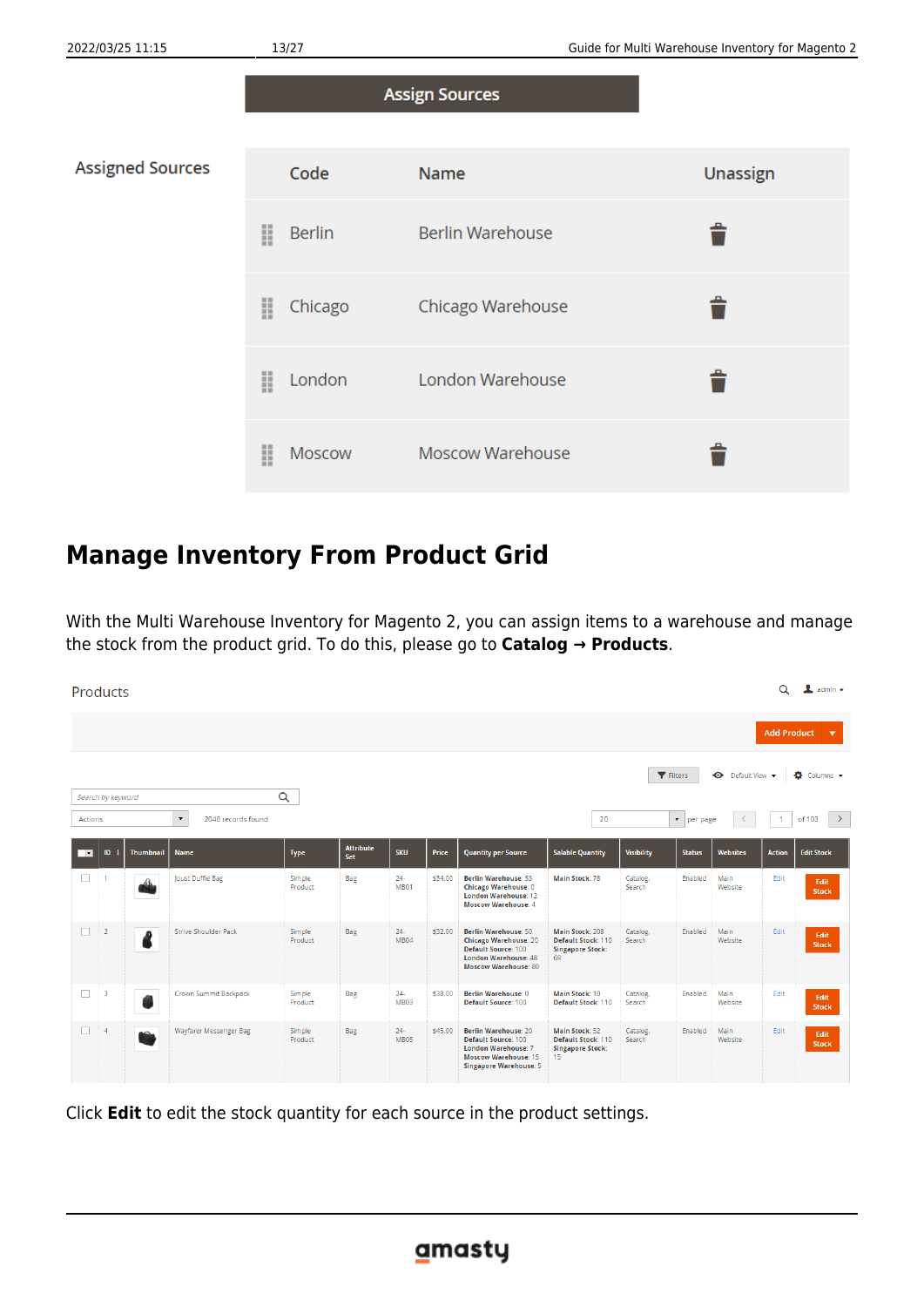| Joust Duffle Bag        |                |                                      |                           |                                      |    |        |                                               |          |
|-------------------------|----------------|--------------------------------------|---------------------------|--------------------------------------|----|--------|-----------------------------------------------|----------|
|                         |                | Sale<br>[global]                     | No                        |                                      |    |        |                                               |          |
| Sources                 |                |                                      |                           |                                      |    |        |                                               |          |
|                         |                |                                      | <b>Assign Sources</b>     |                                      |    |        |                                               |          |
|                         |                |                                      | <b>Advanced Inventory</b> |                                      |    |        |                                               |          |
| <b>Assigned Sources</b> | Source<br>Code | Name                                 | Source<br>Status          | Source Item Status Qty *             |    | Notify | Notify<br>Quantity<br>Use<br>Quantity Default | Unassign |
|                         | <b>Berlin</b>  | <b>Berlin</b><br>Warehouse           | Enabled                   | In Stock<br>$\overline{\phantom{a}}$ | 53 |        | ⊻                                             | t        |
|                         |                | Chicago Chicago Enabled<br>Warehouse |                           | In Stock<br>$\overline{\mathbf{v}}$  | 0  |        | ⊻                                             | Ê        |
|                         |                | London London<br>Warehouse           | Enabled                   | In Stock<br>$\overline{\mathbf{v}}$  | 12 | đ.     | ⊻                                             | t        |
|                         |                | Moscow Moscow<br>Warehouse           | Enabled                   | In Stock<br>▼                        | 4  |        | ⊻                                             | t        |

Hit the button **Edit Stock** on the grid to quickly adjust the product stock for each warehouse in a convenient pop-up window.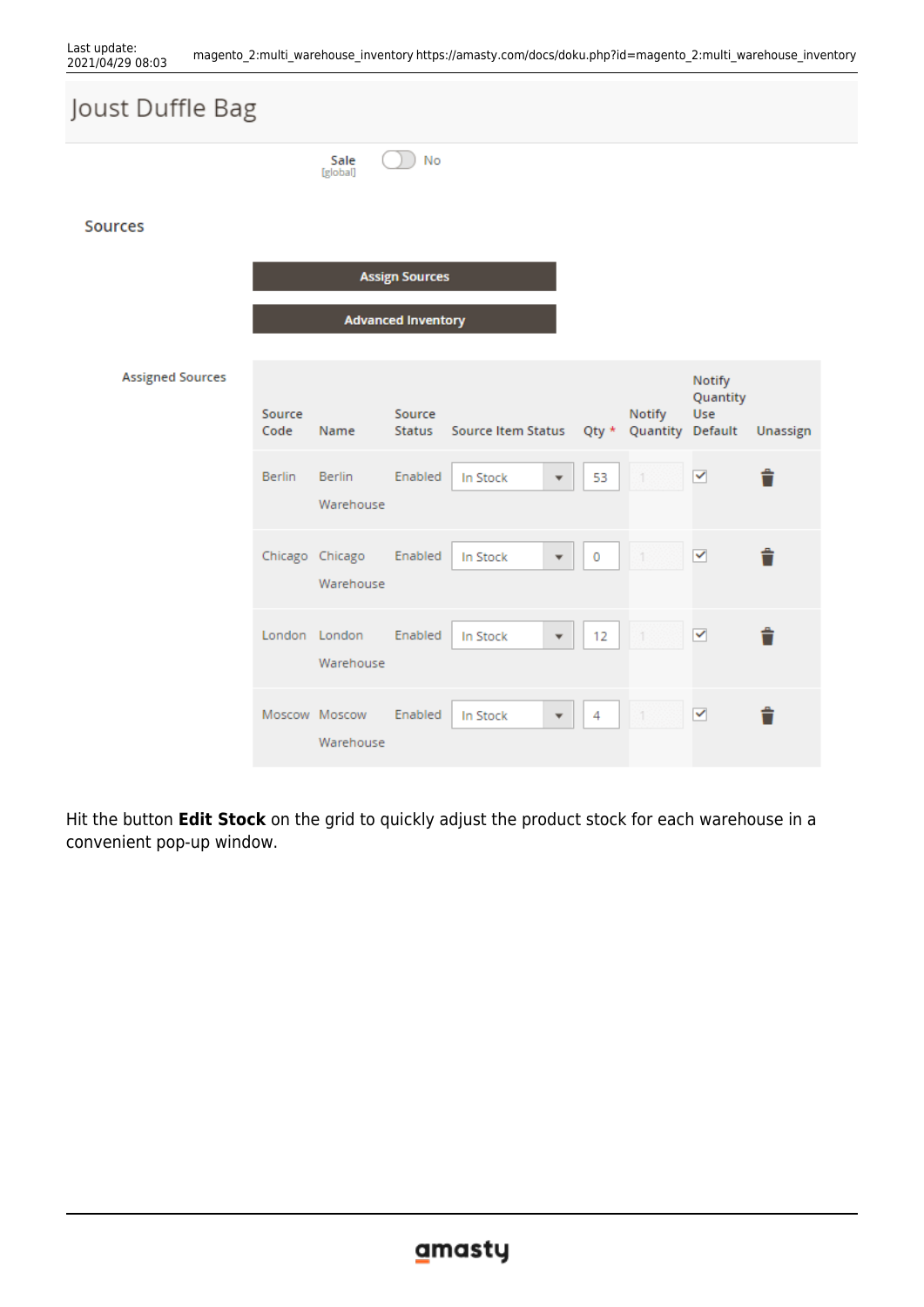$\times$ 

# Edit Stock for Joust Duffle Bag

| $\overline{\mathbf{r} \mathbf{v}}$ | <b>Name</b>                | <b>Source Item</b><br><b>Status</b> | Quantity       | <b>Notify Qty</b>      | <b>Action</b> |
|------------------------------------|----------------------------|-------------------------------------|----------------|------------------------|---------------|
| ✓                                  | <b>Berlin</b><br>Warehouse | In Stor<br>$\overline{\mathbf{v}}$  | 53             | Use Default Value<br>✓ | ◢             |
|                                    | Chicago<br>Warehouse       | In S<br>Cancel                      | Save           |                        | Edit          |
|                                    | Default Source             | In Stock                            | $\bf{0}$       |                        | Edit          |
|                                    | London<br>Warehouse        | In Stock                            | 12             | 1                      | Edit          |
|                                    | Moscow<br>Warehouse        | In Stock                            | $\overline{4}$ | 1                      | Edit          |
|                                    | Singapore<br>Warehouse     | In Stock                            | $\overline{0}$ | 1                      | Edit          |
|                                    | Singapore<br>Warehouse 2   | In Stock                            | $\overline{0}$ | 1                      | Edit          |

Close

You can also easily **edit products in bulk** right from the grid. Just select the products you need via filters and specify the **Action** you need: Delete, Change Status, Assign Inventory Source, Unassign Inventory Source, Transfer Inventory To Source.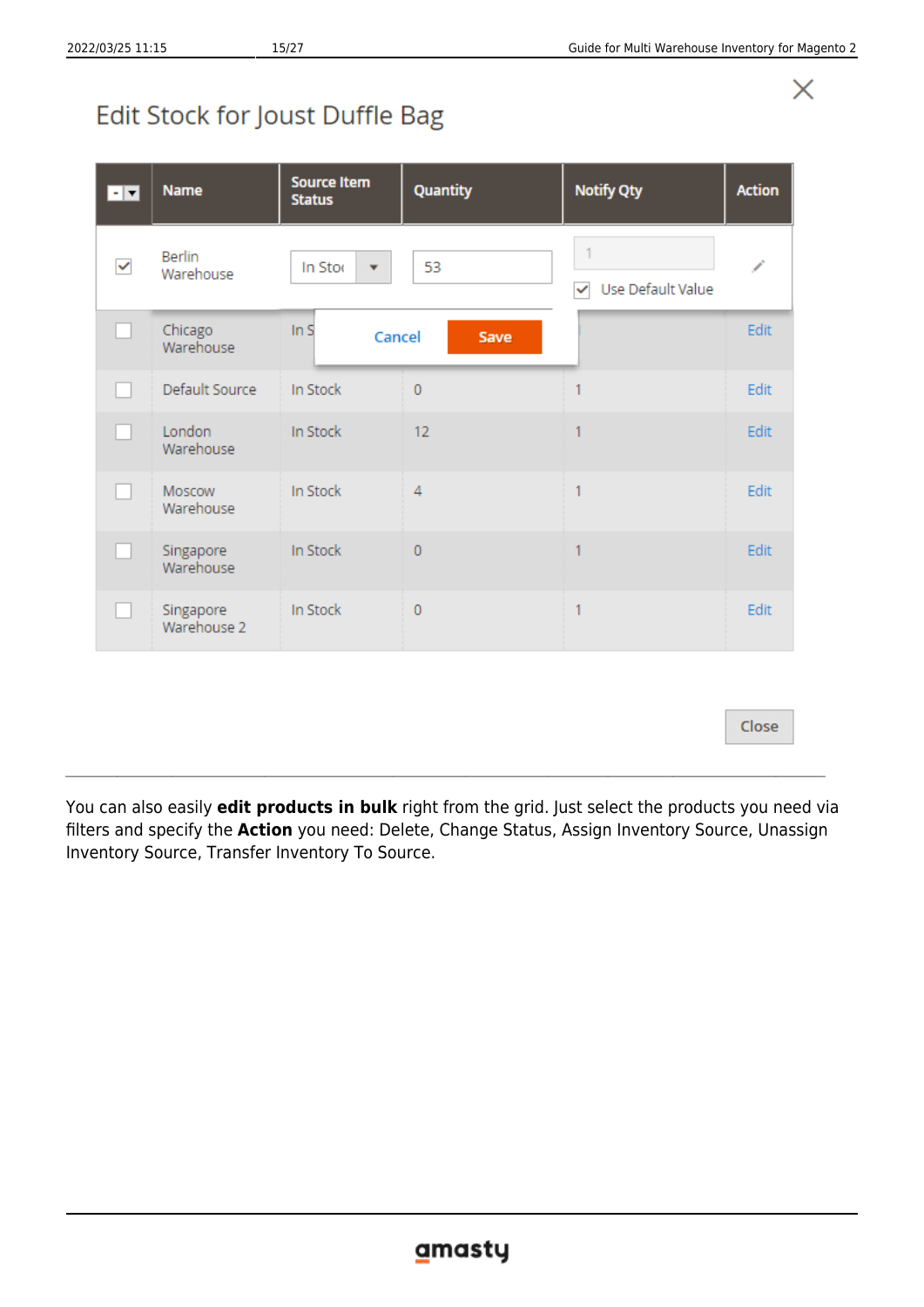| Search by keyword                                                                                                  |                                 |                                  |                                                                                                                                                          |                                                                                     |
|--------------------------------------------------------------------------------------------------------------------|---------------------------------|----------------------------------|----------------------------------------------------------------------------------------------------------------------------------------------------------|-------------------------------------------------------------------------------------|
| <b>Actions</b><br>▲                                                                                                | 2046 records found (6 selected) |                                  | 20                                                                                                                                                       | ľ<br>▼                                                                              |
| Delete<br>Change status                                                                                            | bnail<br><b>Name</b>            | Price<br><b>SKU</b>              | <b>Quantity per</b><br><b>Source</b>                                                                                                                     | <b>Salable</b><br>Quantity                                                          |
| Assign Inventory<br>Source<br>Unassign<br><b>Inventory Source</b><br><b>Transfer Inventory</b><br><b>To Source</b> | Joust Duffle Bag                | $24-$<br>\$34.00<br><b>MB01</b>  | <b>Berlin Warehouse:</b><br>53<br>Chicago<br>Warehouse: 0<br>London<br>Warehouse: 12<br><b>Moscow</b><br><b>Warehouse: 4</b>                             | <b>Main Stock:</b><br>78                                                            |
| $\checkmark$<br>2                                                                                                  | Strive Shoulder Pack            | $24 -$<br>\$32.00<br><b>MB04</b> | <b>Berlin Warehouse:</b><br>50<br>Chicago<br>Warehouse: 20<br><b>Default Source:</b><br>100<br>London<br>Warehouse: 48<br><b>Moscow</b><br>Warehouse: 80 | <b>Main Stock:</b><br>208<br><b>Default Stock:</b><br>110<br>Singapore<br>Stock: 69 |
| $\checkmark$<br>3                                                                                                  | Crown Summit Backpack           | \$38.00<br>$24-$<br>MB03         | <b>Berlin Warehouse:</b><br>0<br><b>Default Source:</b><br>100                                                                                           | <b>Main Stock:</b><br>10<br><b>Default Stock:</b><br>110                            |

# **Create Shipments Quickly**

To create a shipment, please go to **Sales → Orders**. Then choose a necessary order and hit the **View** button.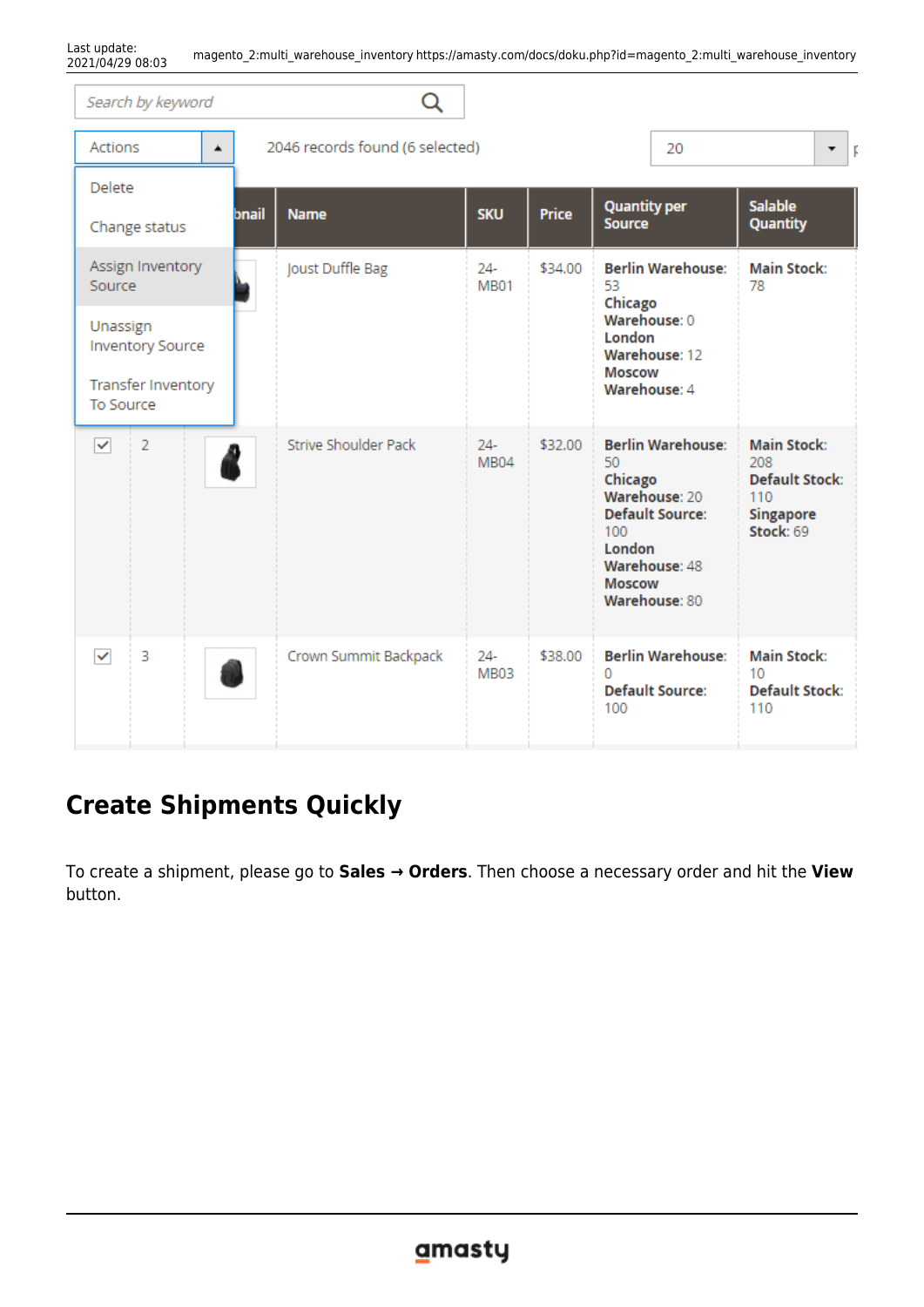| 2022/03/25 11:15                     | 17/27                                                                        |                                                                 |                                       | Guide for Multi Warehouse Inventory for Magento 2 |
|--------------------------------------|------------------------------------------------------------------------------|-----------------------------------------------------------------|---------------------------------------|---------------------------------------------------|
| #000000003                           |                                                                              |                                                                 |                                       | $\mathbf 1$ admin $\mathbf -$                     |
| $\leftarrow$ Back                    | Cancel                                                                       | <b>Send Email</b><br>Hold                                       | Invoice<br>Ship                       | Edit<br>Reorder                                   |
| <b>ORDER VIEW</b>                    | <b>Order &amp; Account Information</b>                                       |                                                                 |                                       |                                                   |
| Information                          |                                                                              | Order # 000000003 (The order<br>confirmation email was sent)    |                                       | <b>Account Information</b>                        |
| Invoices                             | Order Date                                                                   | Feb 1, 2019, 8:52:35 AM                                         | <b>Customer Name</b>                  | Guest                                             |
|                                      | <b>Order Status</b>                                                          | Pending                                                         | Email                                 | example@order.com                                 |
| <b>Credit Memos</b>                  | <b>Purchased From</b>                                                        | Main Website<br>Main Website Store<br><b>Default Store View</b> | <b>Customer Group</b>                 | <b>NOT LOGGED IN</b>                              |
| Shipments<br><b>Comments History</b> | Placed from IP                                                               | 213.184.226.82                                                  |                                       |                                                   |
|                                      | <b>Address Information</b>                                                   |                                                                 |                                       |                                                   |
|                                      | <b>Billing Address Edit</b>                                                  |                                                                 | <b>Shipping Address Edit</b>          |                                                   |
|                                      | Jean Renoir<br>Le Meurice 228 rue de Rivoli, 75001<br>Paris, 75001<br>France |                                                                 | Jean Renoir<br>Paris, 75001<br>France | Le Meurice 228 rue de Rivoli, 75001               |

T: 00 33 1 40 00 00 00

Please click the **Ship** button to open a shipment creation page.

T: 00 33 1 40 00 00 00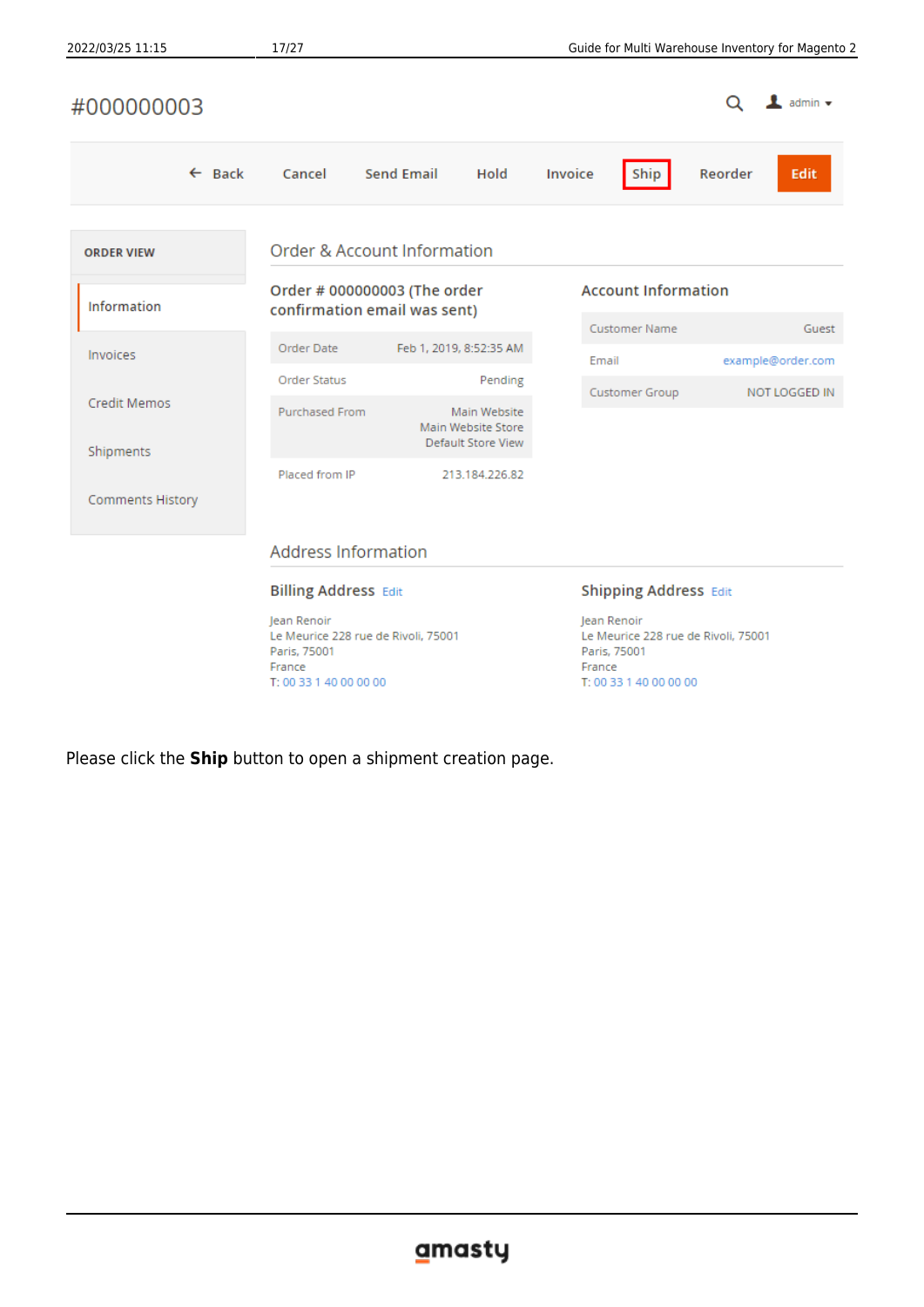$\triangle$  admin  $\star$ 

 $\alpha$ 

# **Source Selection**

| $\leftarrow$ Back            |  | <b>Proceed to Shipment</b>           | <b>Source Selection Algorithm</b>   |
|------------------------------|--|--------------------------------------|-------------------------------------|
|                              |  |                                      | <b>Distance Priority</b>            |
| Select a Source to Ship from |  | Source Priority                      |                                     |
|                              |  | Product Stock Availability by Amasty |                                     |
|                              |  |                                      | Combined Source Selection Algorithm |

### **Items Ordered**

|                    |            |                    |                          |                                    |                                  | of 1 |  |
|--------------------|------------|--------------------|--------------------------|------------------------------------|----------------------------------|------|--|
| <b>Product</b>     | <b>SKU</b> | <b>Qty To Ship</b> | <b>Available Sources</b> |                                    |                                  |      |  |
| Compete Track Tote | 24-WB02    | 1                  | <b>Source</b>            | <b>Qty Available Qty To Deduct</b> |                                  |      |  |
|                    |            |                    | London Warehouse         | 18                                 | 1                                |      |  |
|                    |            |                    | Moscow Warehouse         | 9                                  | $\mathbb O$                      |      |  |
|                    |            |                    | Chicago Warehouse        | 32                                 | $\circ$                          |      |  |
| Joust Duffle Bag   | 24-MB01    | $\overline{1}$     | <b>Source</b>            | <b>Qty Available Qty To Deduct</b> |                                  |      |  |
|                    |            |                    | London Warehouse         | 12                                 | 1                                |      |  |
|                    |            |                    | Moscow Warehouse         | $\overline{4}$                     | $\begin{array}{c} 0 \end{array}$ |      |  |
|                    |            |                    | <b>Berlin Warehouse</b>  | 53                                 | $\begin{array}{c} 0 \end{array}$ |      |  |

The module automatically chooses the default source selection algorithm, determines the optimal warehouse and the number of products to be shipped.

If the automatic shipping cost calculation is enabled, the module will choose the necessary source while a customer creates an order. If this functionality is disabled, you can change the source selection algorithm right from this page and change the quantity to deduct from each source.

Press **'Proceed to Shipment'** button and ship the order.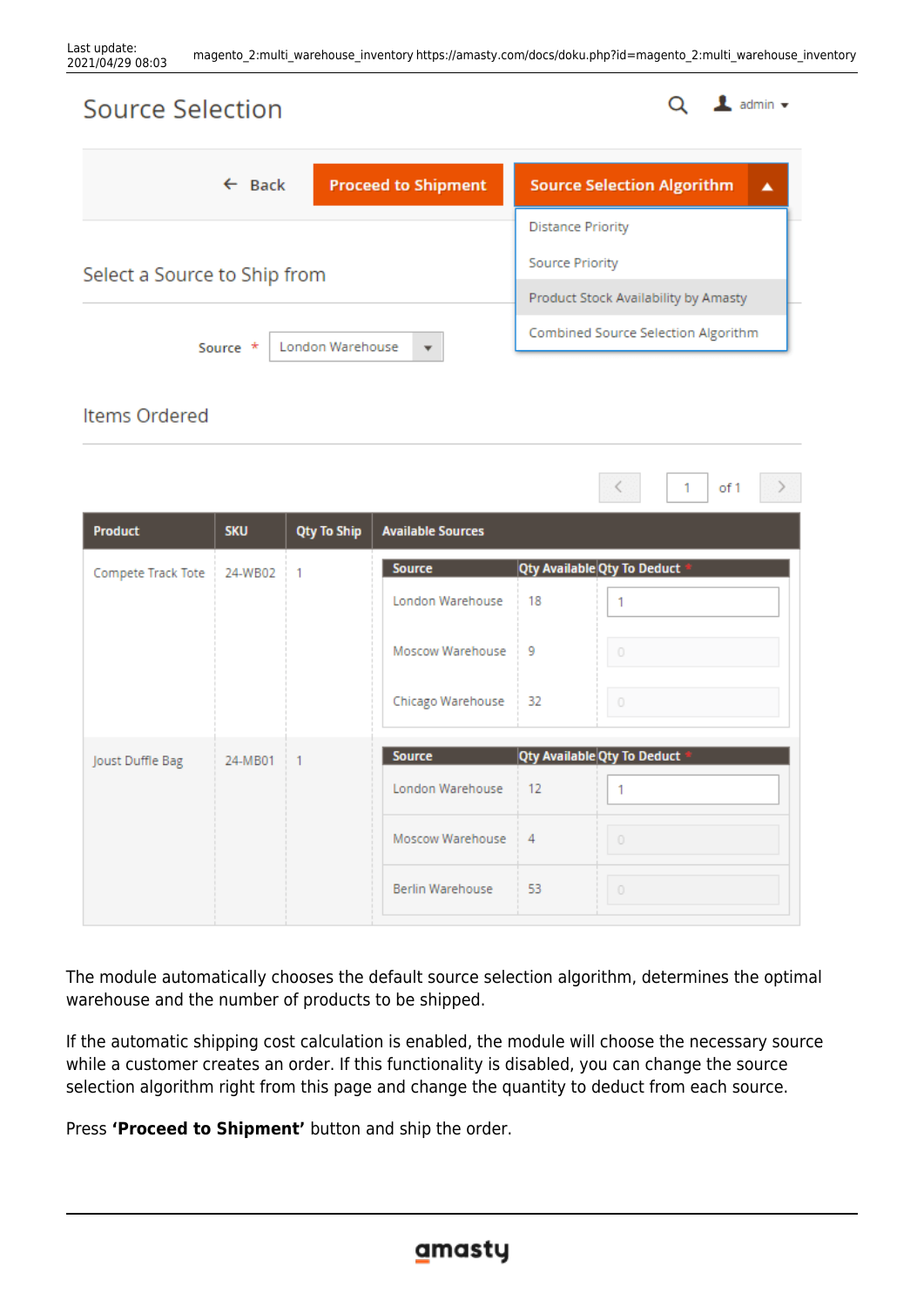# **Import Data**

Fill product quantities in a sample file and quickly import stocks for each source.

To do this go to **System → Import**. In the Entity Type choose **'Stock Sources'**, then download and fill in a sample file.

Decide whether you want to update, replace or delete data by configuring **'Import Behavior'**.

Set import configuration to stop import on any number of errors to prevent loading broken data or skip error entries.

Then choose a file to import (already filled in sample file) and press the **'Check Data'** button.

|                                  | <b>Check Data</b>                                                                                                      |
|----------------------------------|------------------------------------------------------------------------------------------------------------------------|
| <b>Import Settings</b>           |                                                                                                                        |
| Entity Type *                    | Download Sample File<br><b>Stock Sources</b><br>$\overline{\mathbf{v}}$                                                |
| <b>Import Behavior</b>           |                                                                                                                        |
| Import Behavior *                | Add/Update<br>$\overline{\mathbf{v}}$                                                                                  |
| 4                                | Stop on Error<br>$\overline{\phantom{a}}$                                                                              |
| Allowed Errors Count *           | 10                                                                                                                     |
|                                  | Please specify number of errors to halt import process                                                                 |
| Field separator $*$              |                                                                                                                        |
| Multiple value separator *       |                                                                                                                        |
| Empty attribute value constant * | _EMPTY_VALUE_                                                                                                          |
| <b>Fields enclosure</b>          | 0                                                                                                                      |
| <b>File to Import</b>            |                                                                                                                        |
| Select File to Import *          | Choose File   stock_sources (2).csv                                                                                    |
| <b>Images File Directory</b>     |                                                                                                                        |
|                                  | For Type "Local Server" use relative path to Magento installation, e.g. var/export, var/import,<br>var/export/some/dir |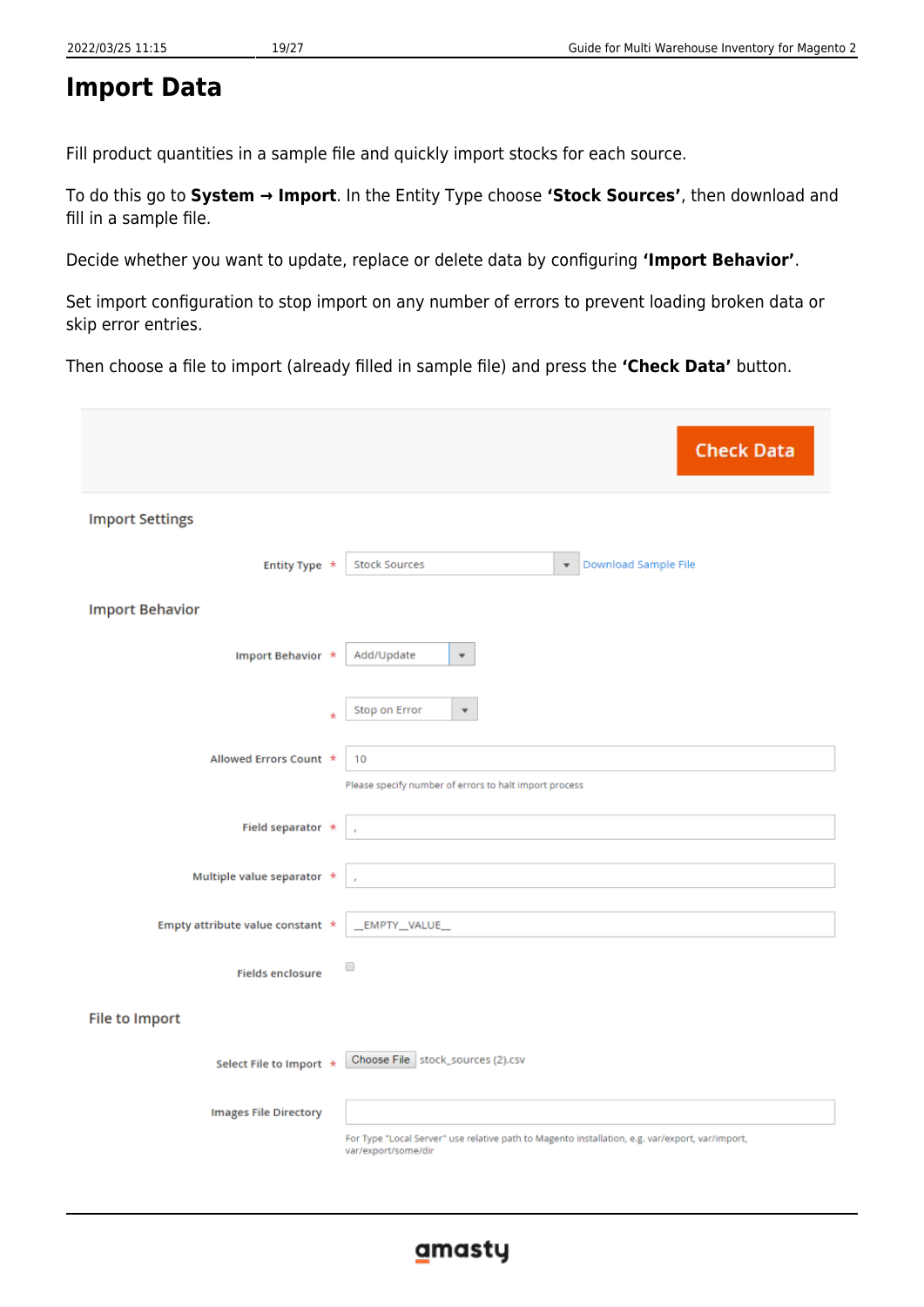### Correct the mistakes and press the **'Import'** button to import stock data.

**Validation Results** 



Make sure that you don't change a sample file structure and that a file isn't more than 2M.

# **Export Data**

To export needed stock data, please navigate to the **System → Export** tab.

**Entity Type** - choose **Stock Sources**.

**Export File Format** - **CSV** format is needed.

You may also exclude particular attribute values from the exporting if needed. In the **Entity Attributes** table tick the attribute columns you want to exclude and hit the **Continue** button.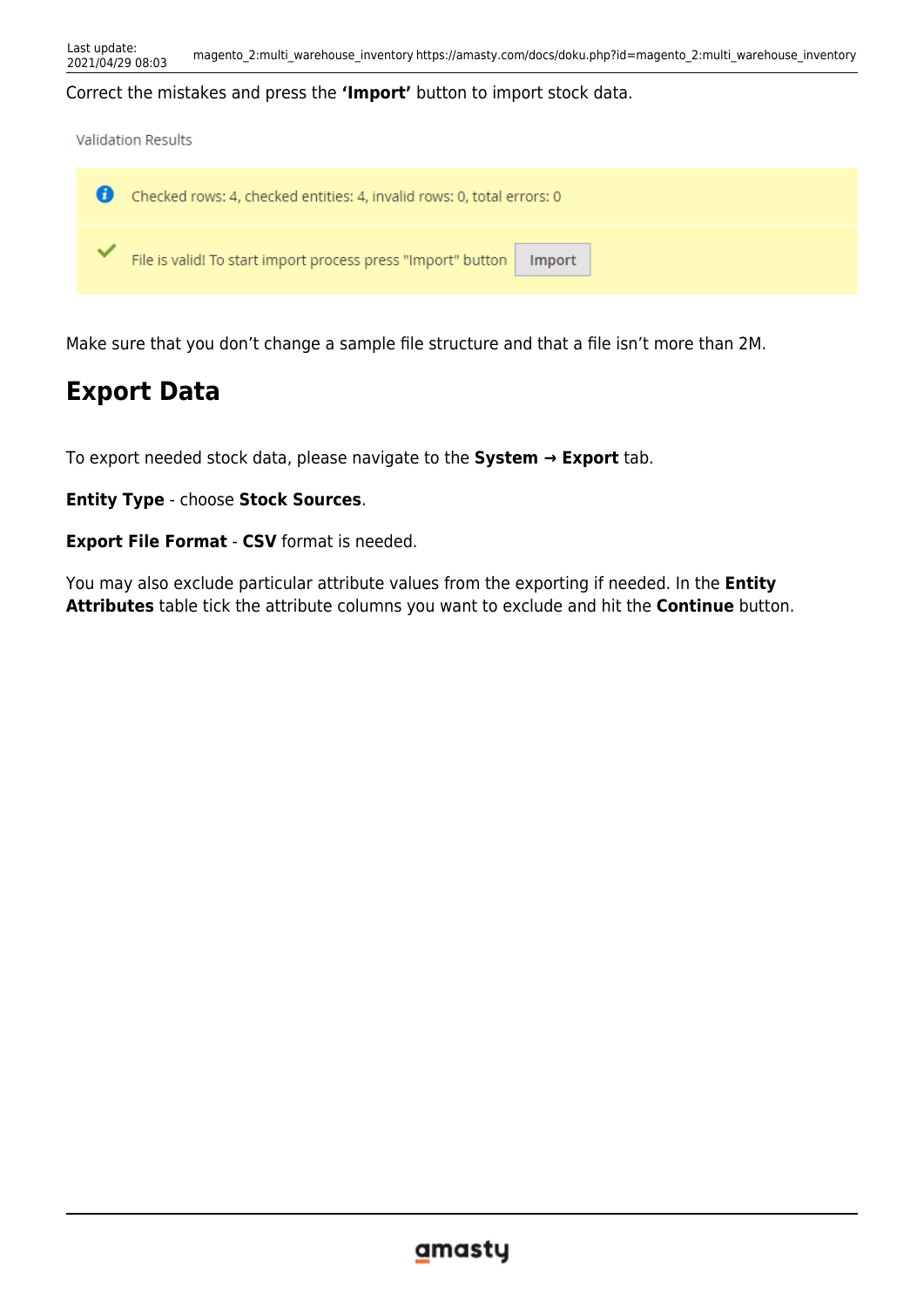| Export                   |                              |                       | $\mathbf 1$ demouser $\mathbf -$              |
|--------------------------|------------------------------|-----------------------|-----------------------------------------------|
| <b>Export Settings</b>   |                              |                       |                                               |
|                          | <b>Entity Type</b>           | <b>Stock Sources</b>  | $\blacktriangledown$                          |
|                          | <b>Export File Format</b>    | CSV<br>$\mathbf{v}$   |                                               |
|                          | <b>Fields Enclosure</b>      | O                     |                                               |
|                          | <b>Entity Attributes</b>     |                       |                                               |
| Search                   | Reset Filter 4 records found |                       |                                               |
| <b>Exclude</b>           | <b>Attribute Label</b>       | <b>Attribute Code</b> | <b>Filter</b>                                 |
|                          |                              |                       |                                               |
| $\overline{\phantom{a}}$ | source_code                  | source_code           |                                               |
| n                        | sku                          | sku                   |                                               |
|                          | status                       | status                | -- Not Selected --<br>$\overline{\mathbf{v}}$ |
| П                        | quantity                     | quantity              | From:<br>To:                                  |
|                          |                              |                       |                                               |

On Nov 18, 2019, **we've significantly updated the Multi Warehouse Inventory** extension. You can easily migrate your data from the old version of MWI to the Advanced MSI extension or Updated MWI. Please follow the instructions below.

# **Export From Old MWI and Import to Magento Inventory Management / Updated MWI**

Before to start the data migration, please make sure, that all-important fields in the MWI (warehouse info) are filled in correctly: Warehouse Name, Warehouse Code, Country, Postcode. The data export from the Multi Warehouse Inventory can be performed only via conventional export **System → Export**.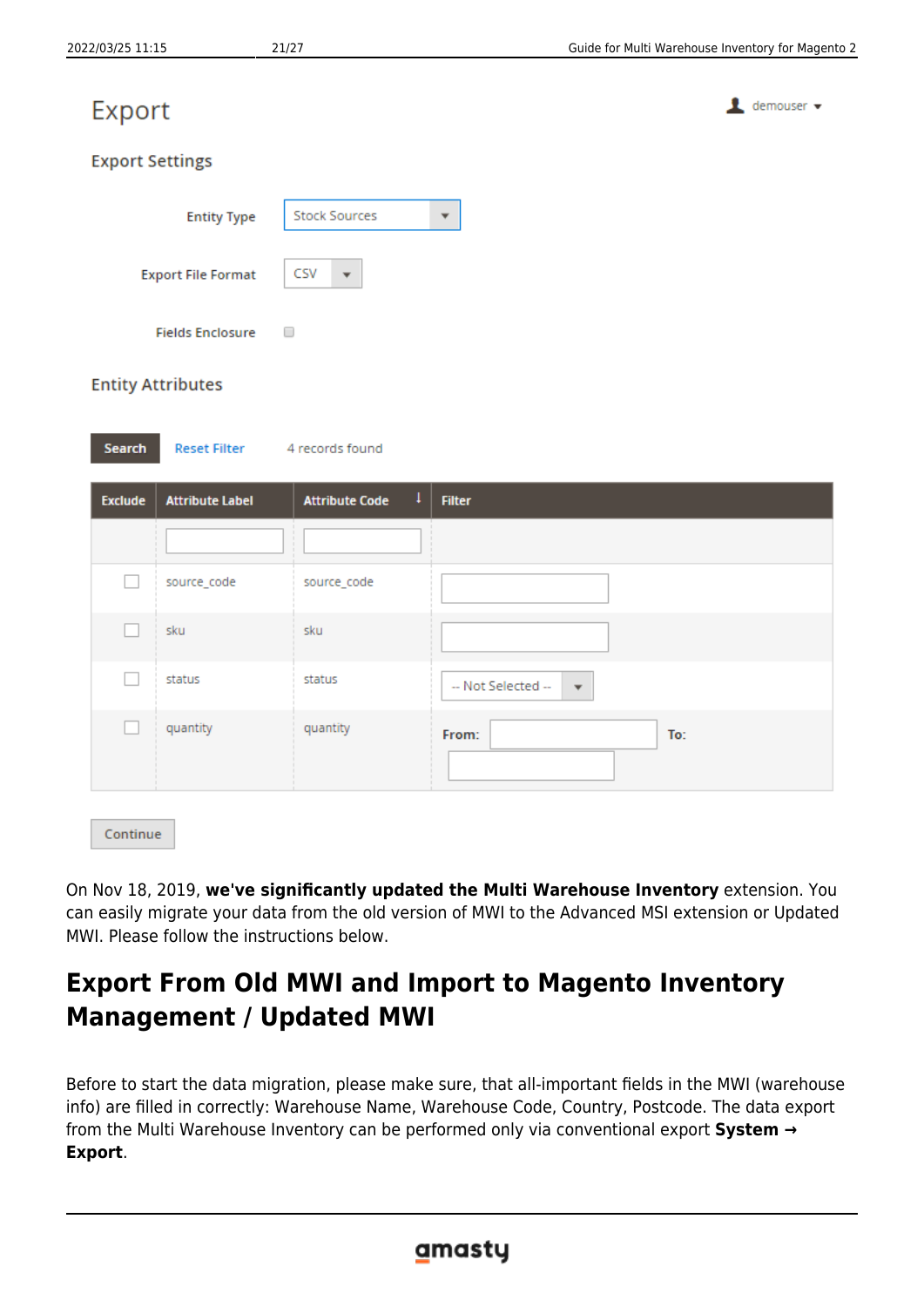If you exported or imported only a part of warehouses and need to Export/Import the rest, please note, that **source codes** may not match. In this case, the CSV file will not update your database but will add data to it.

To migrate all the data correctly, you'll need to take two steps:

- Transfer the sources (warehouses)
- Transfer the filling of the sources with products

### **Step 1: Transfer the sources**

Please go to **System → Export**. Choose the entity type **Amasty Warehouses (Sources) Export** to export the sources.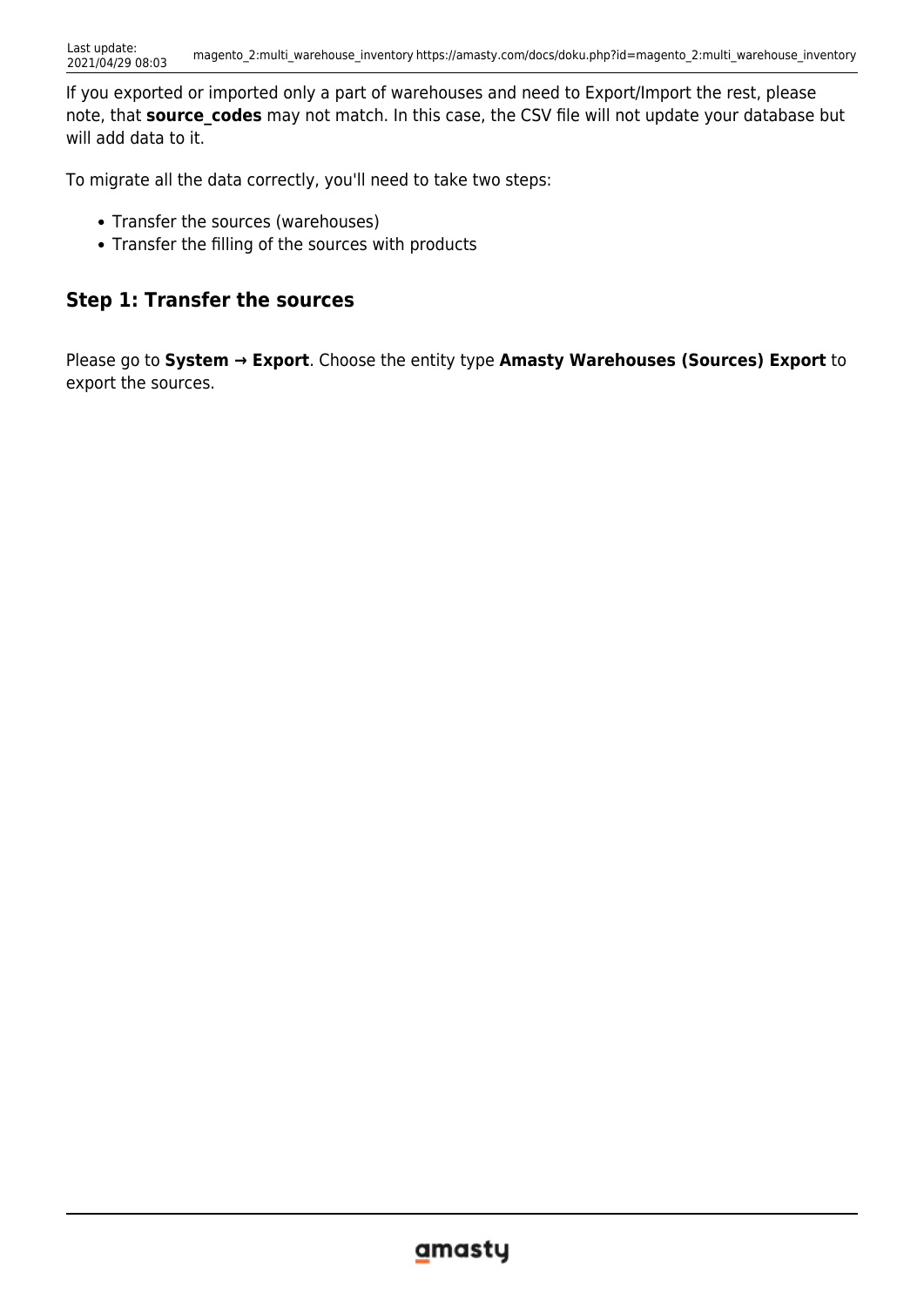| 2022/03/25 11:15         | 23/27                        | Guide for Multi Warehouse Inventory for Magento 2               |
|--------------------------|------------------------------|-----------------------------------------------------------------|
| Export                   |                              |                                                                 |
| <b>Export Settings</b>   |                              |                                                                 |
|                          | <b>Entity Type</b>           | Amasty Warehouses (Sources) Export<br>$\boldsymbol{\mathrm{v}}$ |
|                          | <b>Export File Format</b>    | CSV<br>$\overline{\mathbf v}$                                   |
|                          | <b>Fields Enclosure</b>      | □                                                               |
| <b>Entity Attributes</b> |                              |                                                                 |
| Search                   | Reset Filter 4 records found |                                                                 |
| <b>Field</b>             |                              |                                                                 |
|                          |                              |                                                                 |
| source_code              |                              |                                                                 |
| sku                      |                              |                                                                 |
| status                   |                              |                                                                 |
| quantity                 |                              |                                                                 |
| Continue                 |                              |                                                                 |
| File name                |                              | <b>Action</b>                                                   |
|                          |                              | We couldn't find any records.                                   |

- Click the button **Continue** and get the CSV file with the data.
- Go to **System → Import** and choose **Amasty Warehouses (Sources) Import**.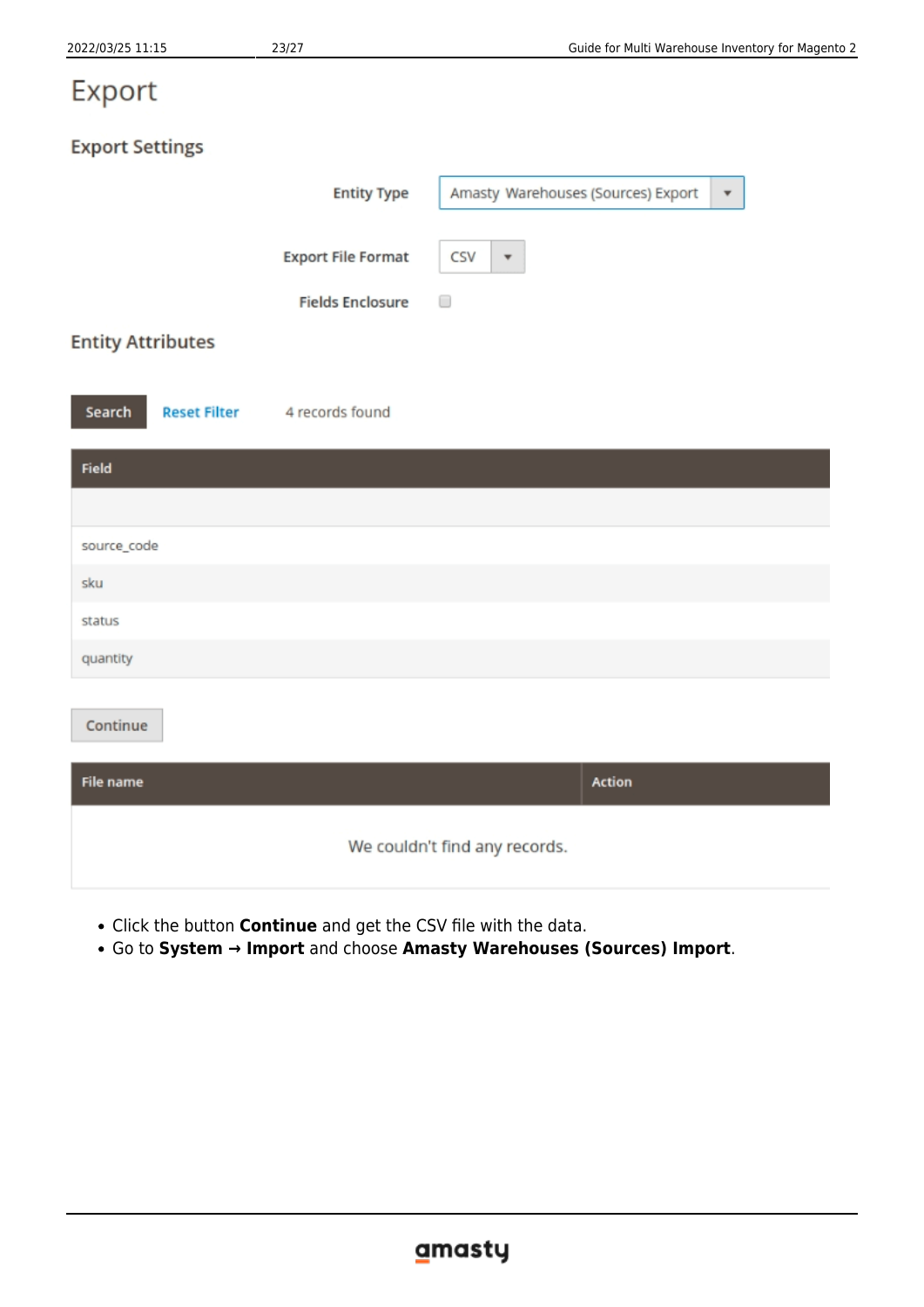|  | <b>Import Behavior</b> |  |
|--|------------------------|--|
|--|------------------------|--|

| <b>Import Behavior</b>  |                                  |                                                        |
|-------------------------|----------------------------------|--------------------------------------------------------|
|                         | Import Behavior *                | ?<br>Add                                               |
|                         |                                  |                                                        |
|                         | Validation Strategy *            | Stop on Error<br>▼                                     |
|                         | Allowed Errors Count *           | 10                                                     |
|                         |                                  | Please specify number of errors to halt import process |
|                         | Field separator $*$              |                                                        |
|                         | Multiple value separator *       |                                                        |
|                         |                                  |                                                        |
|                         | Empty attribute value constant * | _EMPTY_VALUE_                                          |
| <b>File to Import</b>   | Fields enclosure                 | □                                                      |
|                         |                                  |                                                        |
|                         | Select File to Import *          | Choose File   amasty_ware_155842.csv                   |
|                         |                                  | File must be saved in UTF-8 encoding for proper import |
|                         | <b>Images File Directory</b>     |                                                        |
| Add tha dawnlaadad fila |                                  |                                                        |

- Add the downloaded file.
- Click **Check Data**
- Click **Import**

You may go to Stores → Sources and see the migrated sources, yet not linked to products.

# **Step 2: Transfer the filling of the sources with products**

Please go to **System → Export**. Choose the entity type **Amasty Items per Warehouses (Sources) Export** to export the products and sources link data.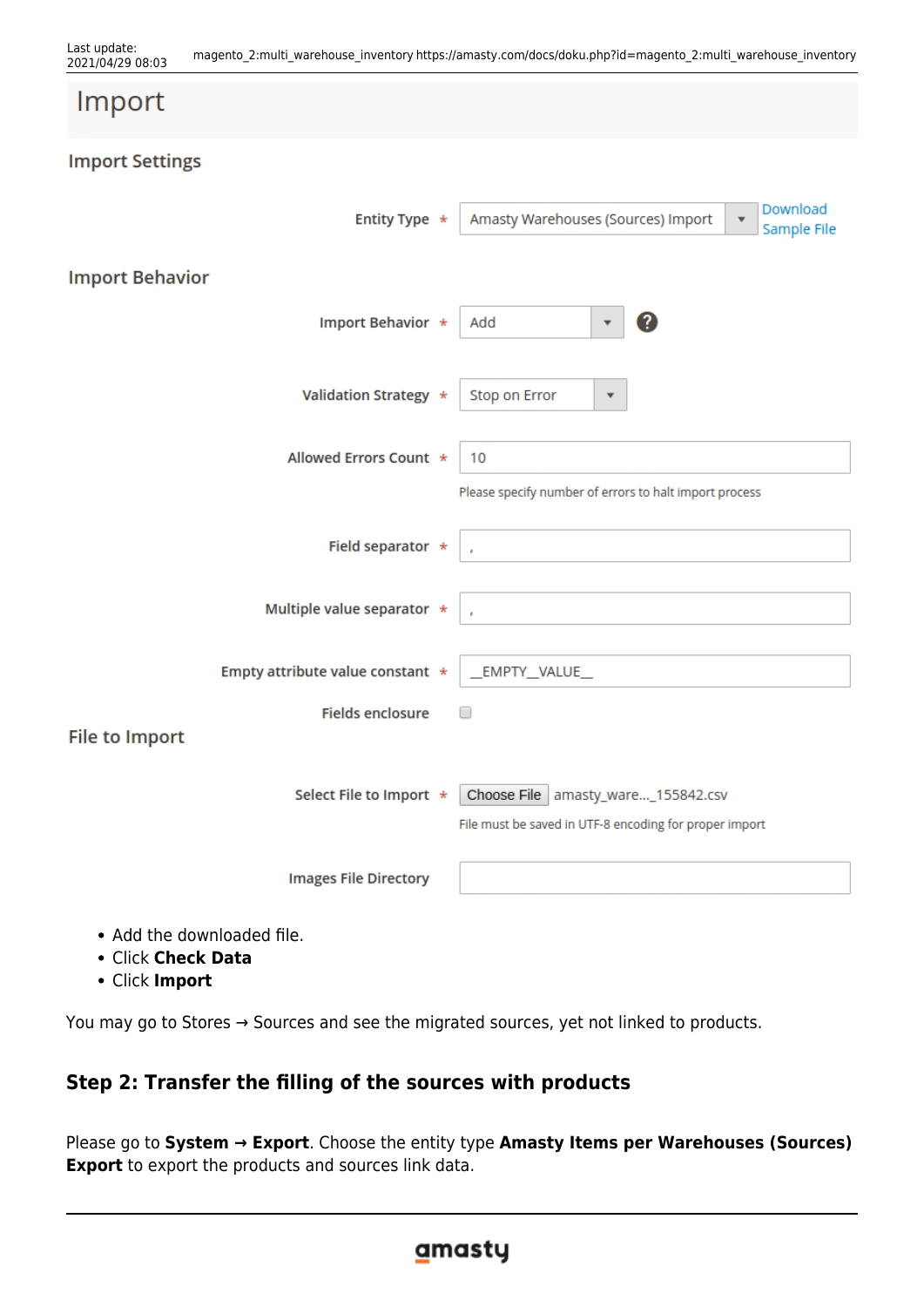| ⋒                                           |                               |                               |                                                                         |
|---------------------------------------------|-------------------------------|-------------------------------|-------------------------------------------------------------------------|
| $\bullet$<br>SHBOARD                        | Export                        |                               |                                                                         |
| \$<br>SALES                                 | <b>Export Settings</b>        |                               |                                                                         |
| ŵ<br><b>DOJATA</b>                          |                               | <b>Entity Type</b>            | Amasty Items per Warehouses (Sources) Export<br>$\overline{\mathbf{v}}$ |
| Å<br><b>JSTOMERS</b>                        |                               | <b>Export File Format</b>     | <b>CSV</b><br>$\overline{\mathbf{v}}$                                   |
| ۰Ń<br>ARKETING                              |                               | <b>Fields Enclosure</b>       | 0                                                                       |
| $\Box$<br>ONTENT                            | <b>Entity Attributes</b>      |                               |                                                                         |
| ıl.<br>REPORTS                              | <b>Reset Filter</b><br>Search | 4 records found               |                                                                         |
| O<br>AMASTY                                 | <b>Field</b>                  |                               |                                                                         |
| ▥<br><b>STORES</b>                          | source_code                   |                               |                                                                         |
|                                             | sku                           |                               |                                                                         |
| $\mathbf{\ddot{\mathbf{\Omega}}}$<br>System | status                        |                               |                                                                         |
| Ô                                           | quantity                      |                               |                                                                         |
| D PARTNERS<br>XTENSIONS                     | Continue                      |                               |                                                                         |
|                                             | <b>File name</b>              |                               | <b>Action</b>                                                           |
|                                             |                               | We couldn't find any records. |                                                                         |

- Click the button **Continue** and get the CSV file with the data.
- Add the downloaded file.
- Go to **System → Import**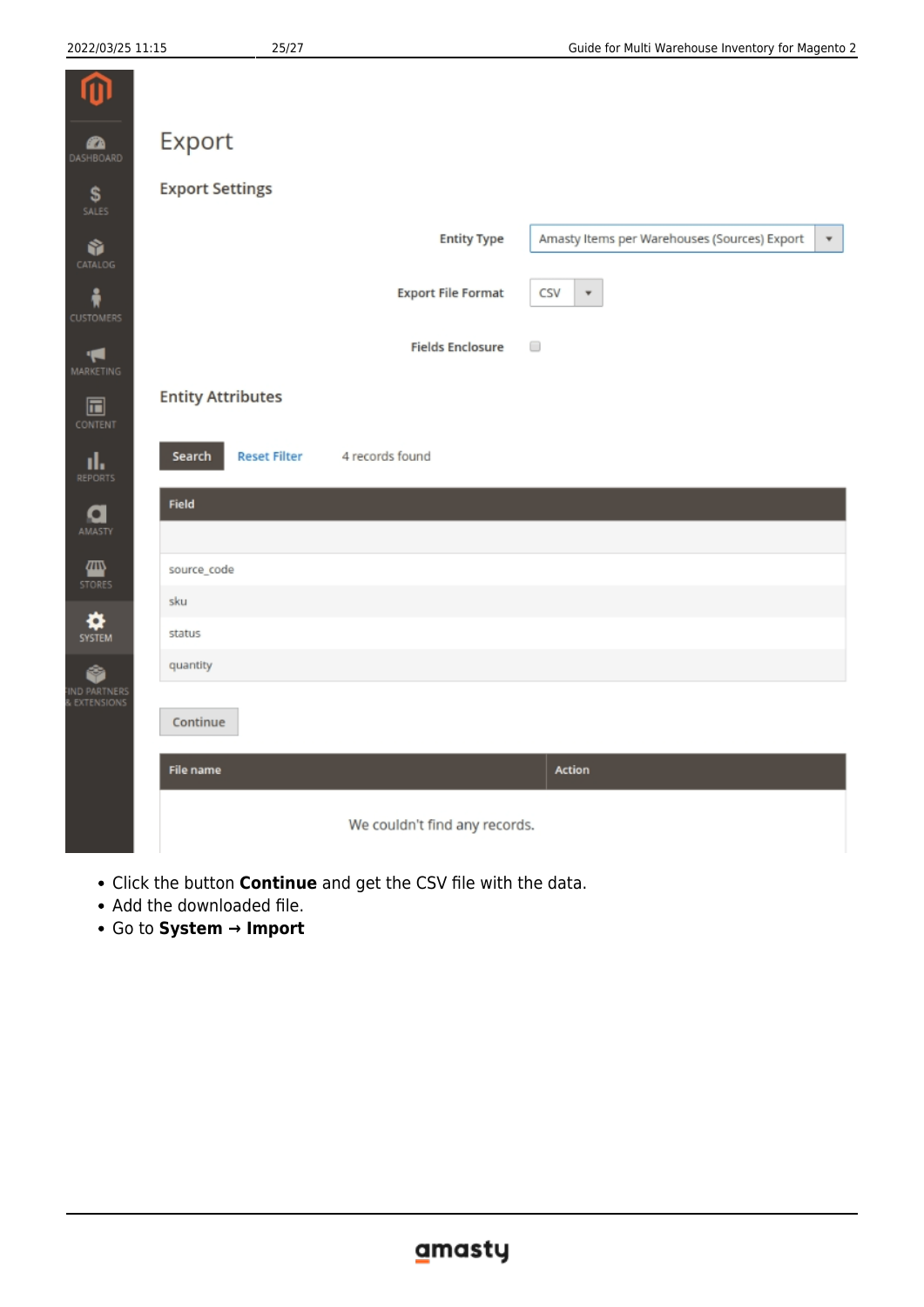| Make sure your file isn't more than 2M.<br>Œ |                                                                                                |
|----------------------------------------------|------------------------------------------------------------------------------------------------|
| <b>Import Settings</b>                       |                                                                                                |
| Entity Type *                                | Download Sample File<br><b>Stock Sources</b><br>$\overline{\mathbf v}$                         |
| <b>Import Behavior</b>                       |                                                                                                |
| Import Behavior *                            | ?<br>Add/Update<br>$\overline{\phantom{a}}$                                                    |
| Validation Strategy *                        | Stop on Error                                                                                  |
| Allowed Errors Count *                       | 10                                                                                             |
|                                              | Please specify number of errors to halt import process                                         |
| Field separator *                            |                                                                                                |
| Multiple value separator *                   |                                                                                                |
| Empty attribute value constant *             | _EMPTY_VALUE_                                                                                  |
| <b>Fields enclosure</b>                      |                                                                                                |
| <b>File to Import</b>                        |                                                                                                |
| Select File to Import *                      | Choose File   amasty_ware_155842.csv<br>File must be saved in UTF-8 encoding for proper import |

- Click **Check Data**
- Click **Import**

If you go to the page of one of the products that were previously linked to the MWI warehouse, you'll see, that now it is linked to the MSI source, the name of which completely coincides with the name of the former one.

After the data migration is complete, please turn off your MWI to avoid the fatal error on the product grid. Also, please perform **php bin/magento index:reindex**.

Find out how to install the Multi Warehouse Inventory extension via [Composer](https://amasty.com/docs/doku.php?id=magento_2:composer_user_guide).